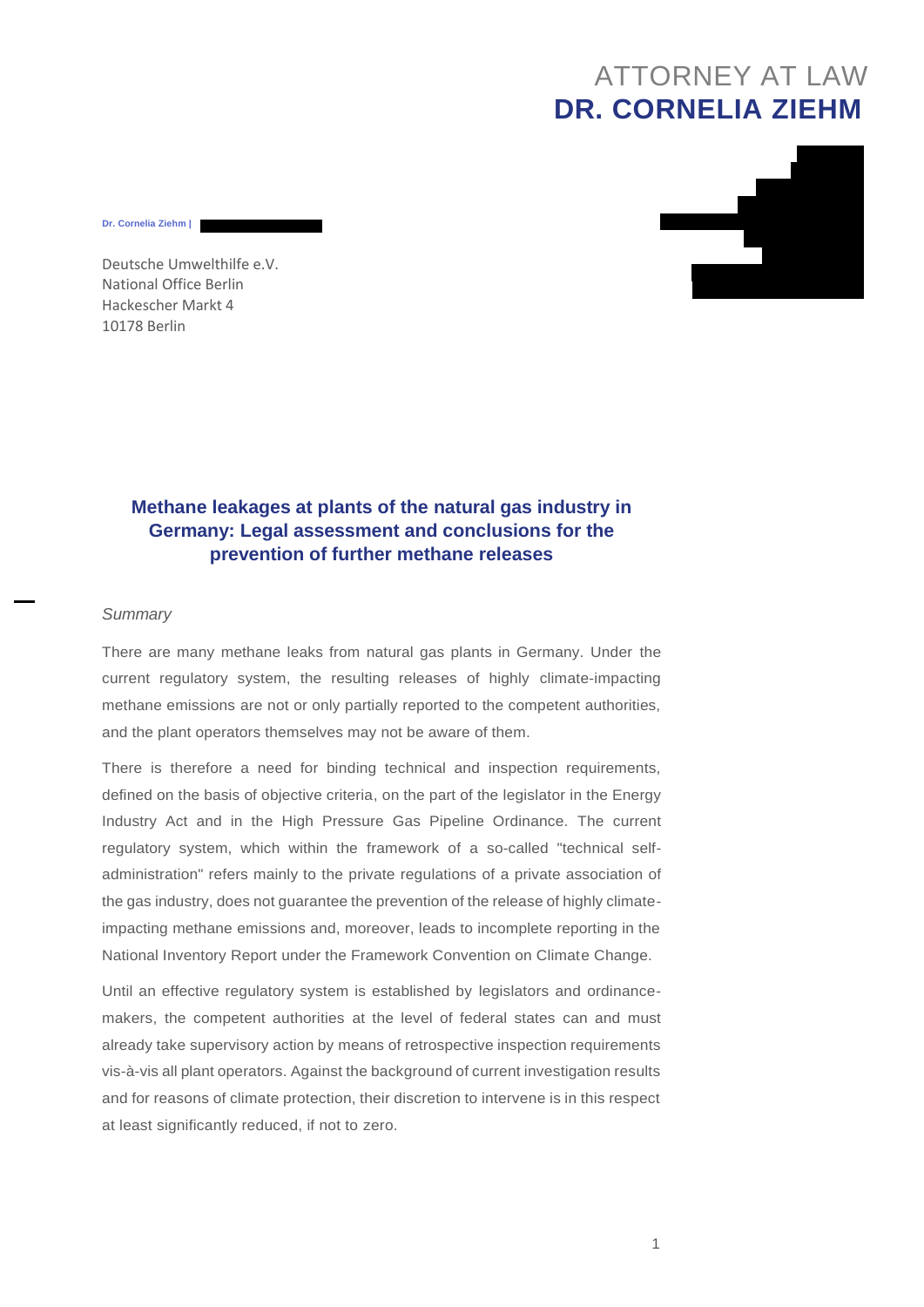#### **I. Facts**

#### **1. Climate impact of methane**

a) Methane is an extremely climate-damaging greenhouse gas. Its impact on the climate is many times greater than that of carbon dioxide, by a factor of 34 over a period of 100 years and by a factor of 83 over a period of 20 years. Methane emissions are negative boosters for the further progress of climate change. Even small(er) releases of methane are therefore of significant importance.

In its recent report on global methane emissions, *"Global Methane Assessment*  - Benefits and costs of mitigating methane emissions<sup>"</sup>, the United Nations Environment Programme describes the effect of methane emissions on average global warming.

According to this study, the (recorded) methane emissions of the natural gas industry alone have so far contributed 0.1 °C to global warming.

The fact that global warming is already just under 1.1 °C today, i.e. only 0.4 °C remain before the temperature threshold of 1.5 °C is reached, impressively demonstrates the dimension of the significance of methane emissions from the natural gas industry.

Reducing methane emissions in this area is therefore essential to avert the worst effects of climate change, as explicitly stated by the United Nations Environment Programme in its methane report.

b) Methane is one of the greenhouse gases whose emissions must be reported by the Parties in the respective national inventory reports under the United Nations Framework Convention on Climate Change.

<sup>&</sup>lt;sup>1</sup> See only *Intergovernmental Panel on Climate Change (IPCC)*, Sixth Assessment Report, Part 1, Climate Change 2021. The Physical Science Basis, 9. August 2021.

<sup>2</sup>*United Nations Environment Programme (UNEP)*, Global Methane Assessment - Benefits and costs of mitigating methane emissions, 6 May 2021, online at [https://www.unep.org/resources/report/global-methane-assessment-](http://www.unep.org/resources/report/global-methane-assessment-) benefitsand-costs-mitigating-methane-emissions.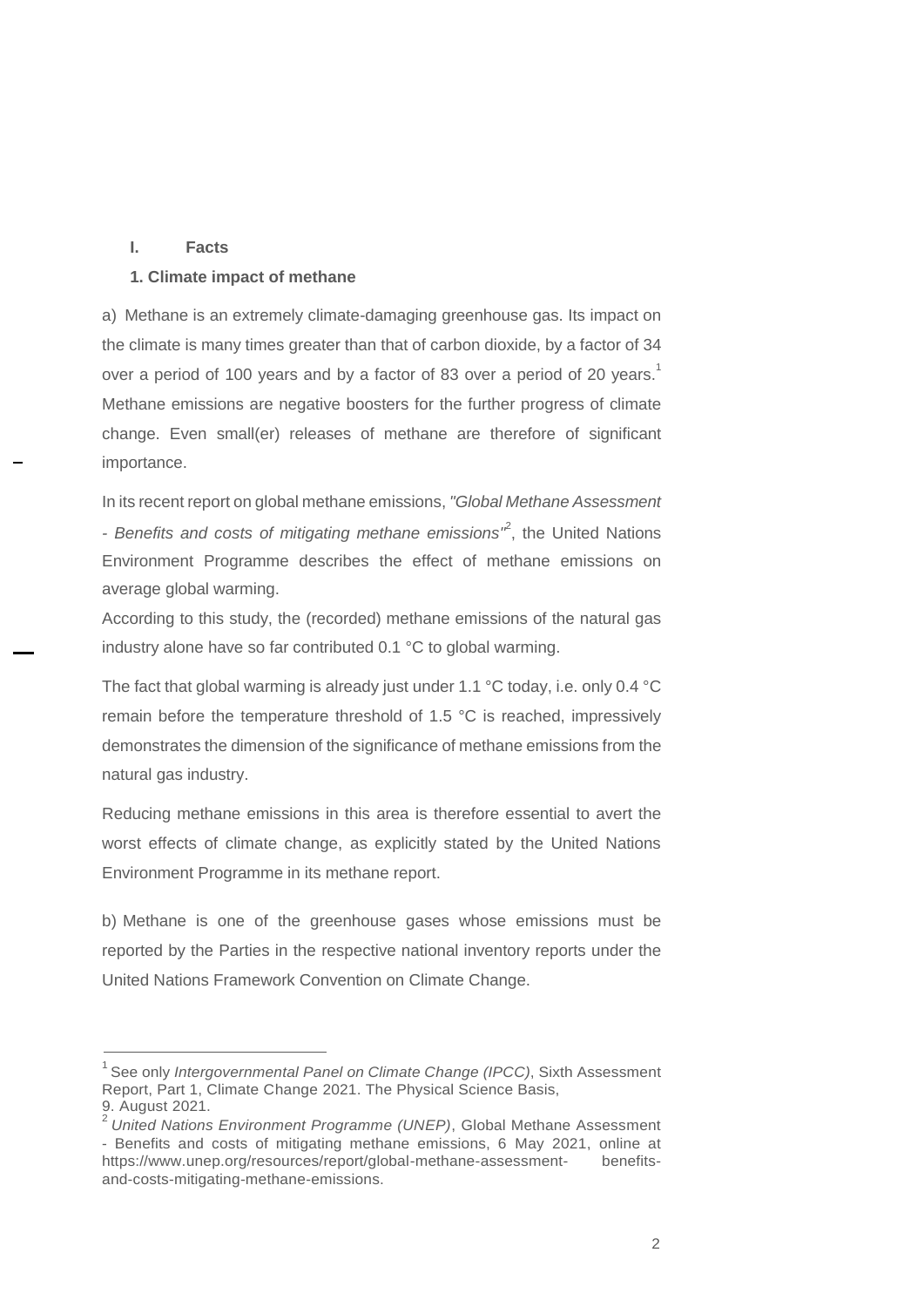Methane emissions can occur along the entire production chain in the natural gas industry.

Emissions from unreported or undetected methane leaks by operators are inevitably not included in the national inventory, which - of course - does not change their extreme climate impact.

## **2. Investigations by DUH and CATF**

The Deutsche Umwelthilfe e.V. (DUH), together with the Clean Air Task Force (CATF), randomly inspected natural gas industry facilities in five German states for methane leaks. The investigations were carried out with the help of an optical gas imaging camera (FLIR GF320), with which methane emissions can be made visible.

At the investigated plants, releases of methane emissions into the atmosphere were detected at different parts of the plant and documented by recordings.

DUH sent the image recordings to the state authorities in June/July 2021 and asked them to comment and to take the necessary measures to prevent the further unhindered release of methane emissions from the investigated plants into the atmosphere and to exclude it in the future.

All of the methane leaks identified by DUH and CATF were confirmed by the state authorities after they had consulted the operators or after on-site visits and after the documented findings had been sent to them.

Prior to the transmission of the investigation findings by DUH, the methane emissions in question were allegedly not known to the authorities. Whether the methane emissions detected by DUH and CATF were also not known to the individual plant operators beforehand, or whether they were possibly accepted with approval in any case, is a matter for debate.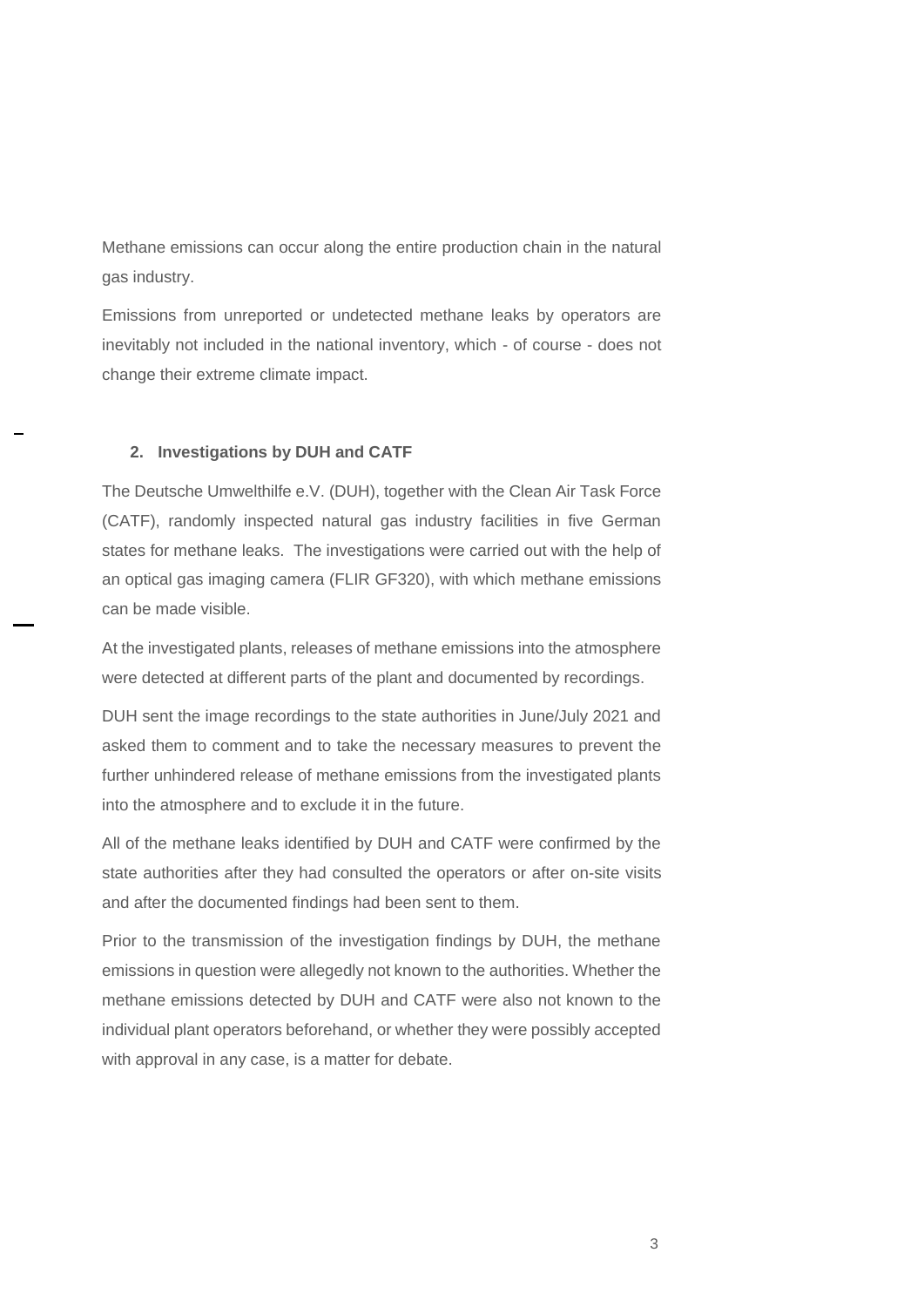The official letters of the DUH including picture documentation as well as the respective essential reactions from the federal states are attached to this expert opinion as

**Set of exhibits 1.**

## **3. Results of investigations and reactions of authorities**

The situation in the individual federal states, including the sometimes quite different willingness of the authorities to clarify and deal with the results of the DUH and CATF investigations, is as follows:

#### **a) Bavaria**

aa) In Bavaria, the investigations were carried out at the compressor stations operated by the companies Open Grid Europe and Megal in Rothenstadt and Waidhaus. In April 2021, methane emissions from the main emergency ventilation were detected there by DUH and CATF. The methane emissions were documented in detail and reported to the *Bavarian State Office for the Environment* by DUH on 14 July 2021 (see the corresponding letter from DUH to the State Office).

bb) Responses to DUH have been provided by the *District Office of Neustadt an der Waldnaab* in consultation with the State Office for Environmental Protection and by the *City of Weiden:* 

(1) With regard to the Megal compressor station, the District Office informed DUH on October 20, 2021, that a gas emission had been detected on a blowout train indicating an internal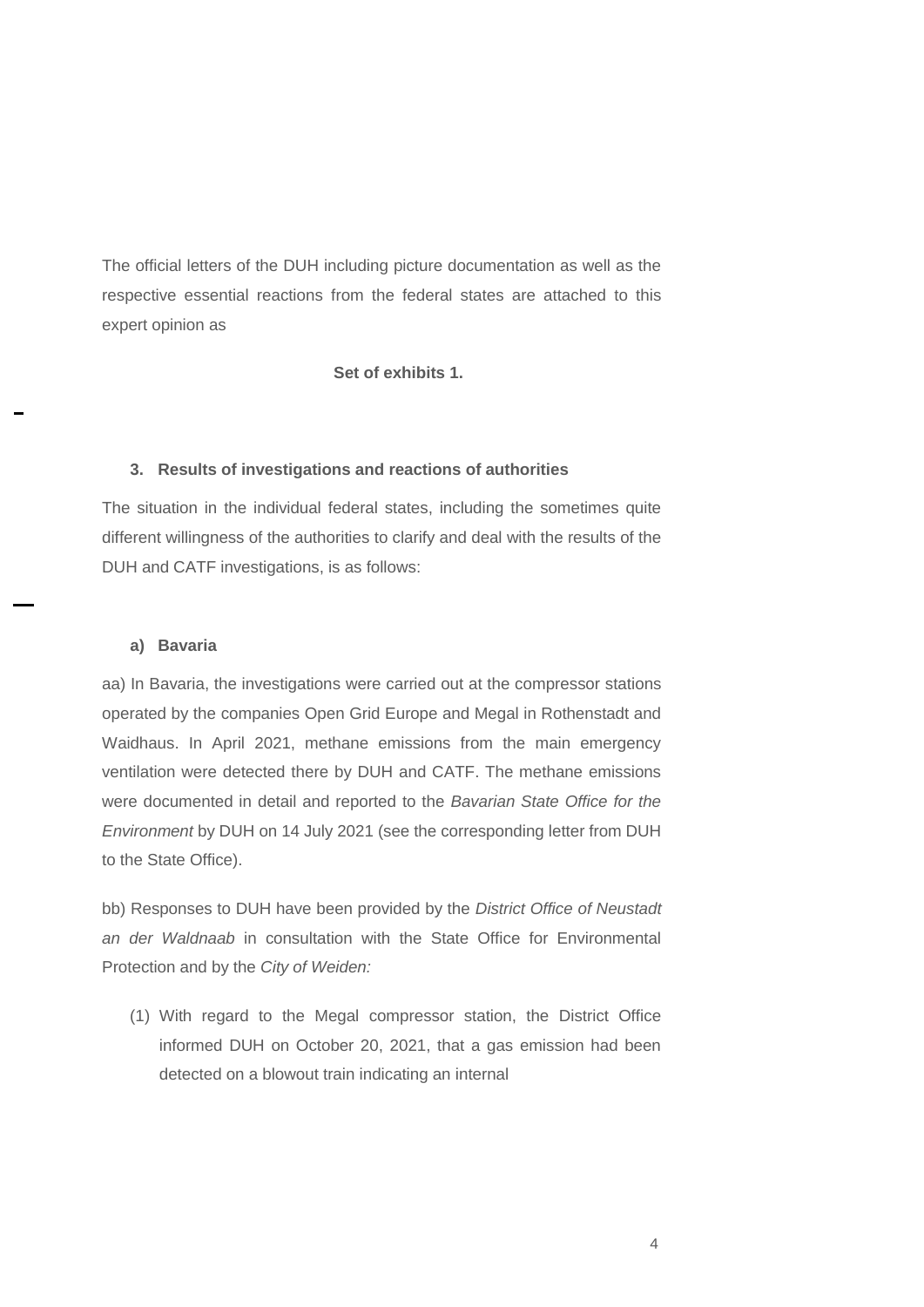leakage of manual valves and of two automatically controlled safety valves. The manual valves were immediately repaired and additionally fitted with tight-sealing plug-in washers to prevent leaks at this point in the future. The internal leaks of the automatically controlled safety valves could only be repaired during a shutdown of the entire compressor station. The operator plans to repair the safety valves still in October 2021, provided that the spare parts are delivered on time and the shippers agree. Subsequently, a renewed inspection of the blowers for gas emissions would be carried out with the company's own infrared camera.

A corresponding official obligation on the part of the operator to carry out more frequent inspections, for example, does not appear to have been imposed.

(2) With regard to the blowers of the Open Grid compressor station, according to the notification of the District Office of 20 October 2021, initially no visible gas emissions were detected. However, the letter sent by the city of Weiden to DUH on 29 October 2021 is different: on 28 October 2021, the operator confirmed the leaks identified by DUH and CATF. At the compressor station, a gas emission had been detected at a blower train, which was due to an internal leakage at one of 18 automatically controlled safety valve groups. This natural gas emission via the automatically controlled safety valves to the blower was stopped immediately. The operator had taken the incident as an opportunity to intensify the leakage checks on the station blowers.

A corresponding official obligation of the operator to,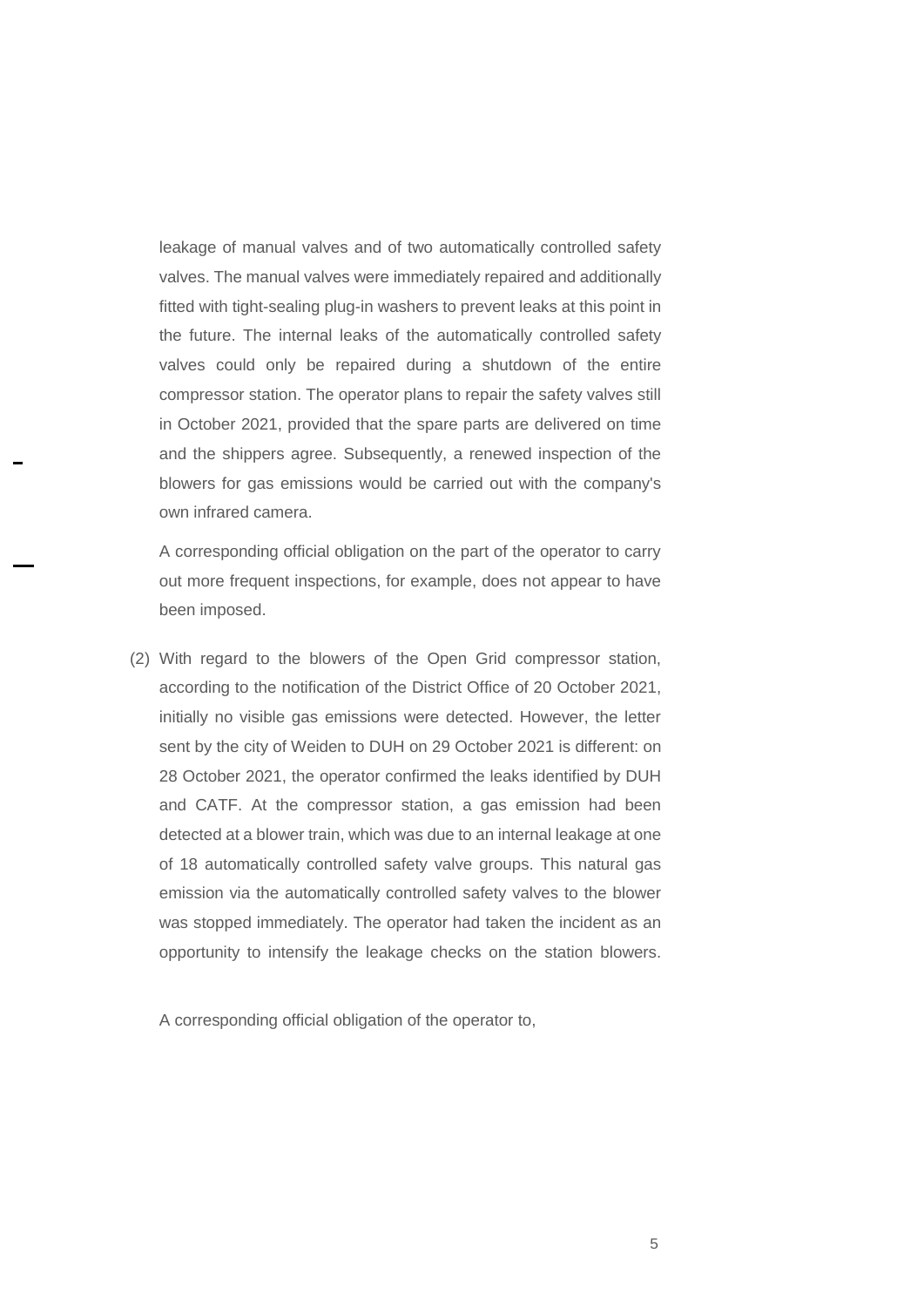for example, carry out more frequent inspections, has apparently not been carried out here either.

According to the city of Weiden, the problem and the monitoring of gas leakages would in future be dealt with more intensively, however, also within the framework of the official environmental inspections.

cc) Neither the District Office nor the City of Weiden name any legal or licensing bases that result in mandatory requirements *for* the operation of the compressor stations, in particular or especially *from a technical point of view with regard to methane emissions.*

Neither of them has apparently taken the results of the DUH and CATF investigations as an opportunity to subject *all* natural gas industry plants in their area of responsibility to a review.

## **b) Brandenburg**

aa) In Brandenburg, the investigations took place at Gascade's compressor station in Mallnow. There, methane emissions from the main emergency vent and, among others, from the compressor vent on the roof were detected in February, April and June 2021.

The methane leaks have been documented in detail and reported to the *Brandenburg State Office for* the *Environment* by DUH on 9 June 2021 (see the corresponding letter from DUH to the State Office).

bb) On 15 June 2021, the State Office informed DUH that it was in contact with the operator Gascade regarding the methane emissions. In the following, Gascade states in the weekly newspaper *"Die Zeit"* that the leak is indeed present, but that it does not represent a disturbance, "since the escaping quantity is far below the EU limit value". This statement is not substantiated neither with regard to an EU limit nor with regard to the actual amount leaked.

The national office for environment communicates for its part on inquiry of the DUH on 18 June 2021 that there are no explicit reporting requirements for operators of gas compressor stations.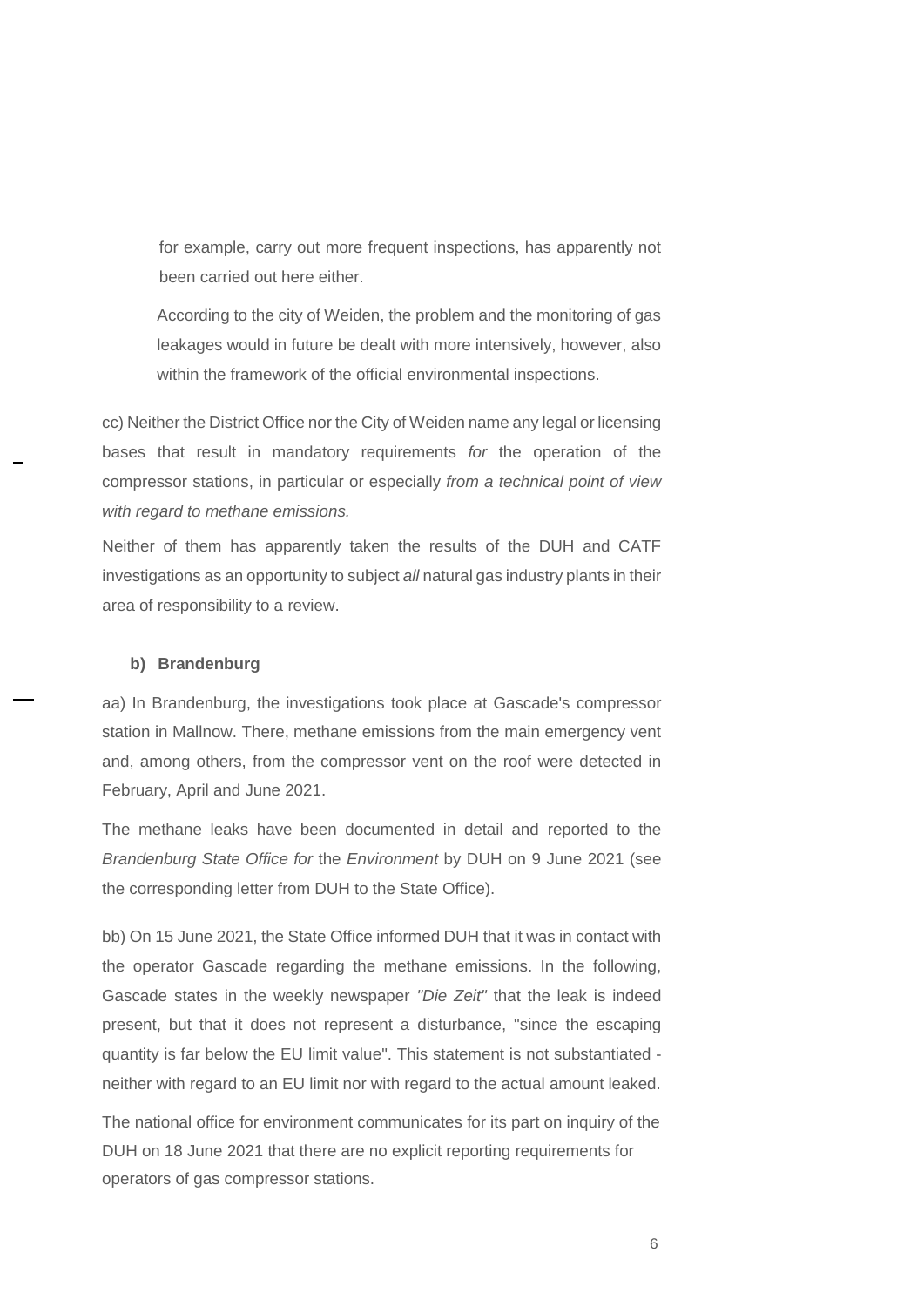The relevant approval notice from 1996 for the Gascade compressor station in Mallnow made available to DUH, however, provides in its ancillary provisions in paragraph 1.7:

"*The competent surveillance authority (...) shall be informed immediately (...), at the latest within one week after the event, of all disturbances during (...) the intended operation as well as in the case of other events (...) which (...) may lead to damage to the environment*."

DUH did not receive an answer to its question of whether the operator had informed the State Environmental Agency about the methane leaks before the media reports.

Concrete measures to ensure releases of methane emissions determined at the plant in Mallnow by DUH and CATF in the future are excluded are also not specified by the national office for environment, thus apparently also appropriate obligations of the operator, for example to more frequent examinations, are missing.

Legal and licensing bases that result in mandatory requirements for operation, in particular or especially *from a technical point of view with regard to methane emissions,* are also not mentioned.

The state office has apparently not taken the results of DUH and CATF investigations as an opportunity to review *all* natural gas industry facilities in its area of responsibility.

#### **c) Lower Saxony**

aa) In Lower Saxony, the investigations by DUH and CATF were carried out on a random basis from 23 - 26 February 2021, inter alia, in the case of

- · the compressor station Folmhusen
- · the compressor station Bunte
- · the compressor station Visbek K45
- · the compressor station Siedenburg East
- · the compressor station Voigtei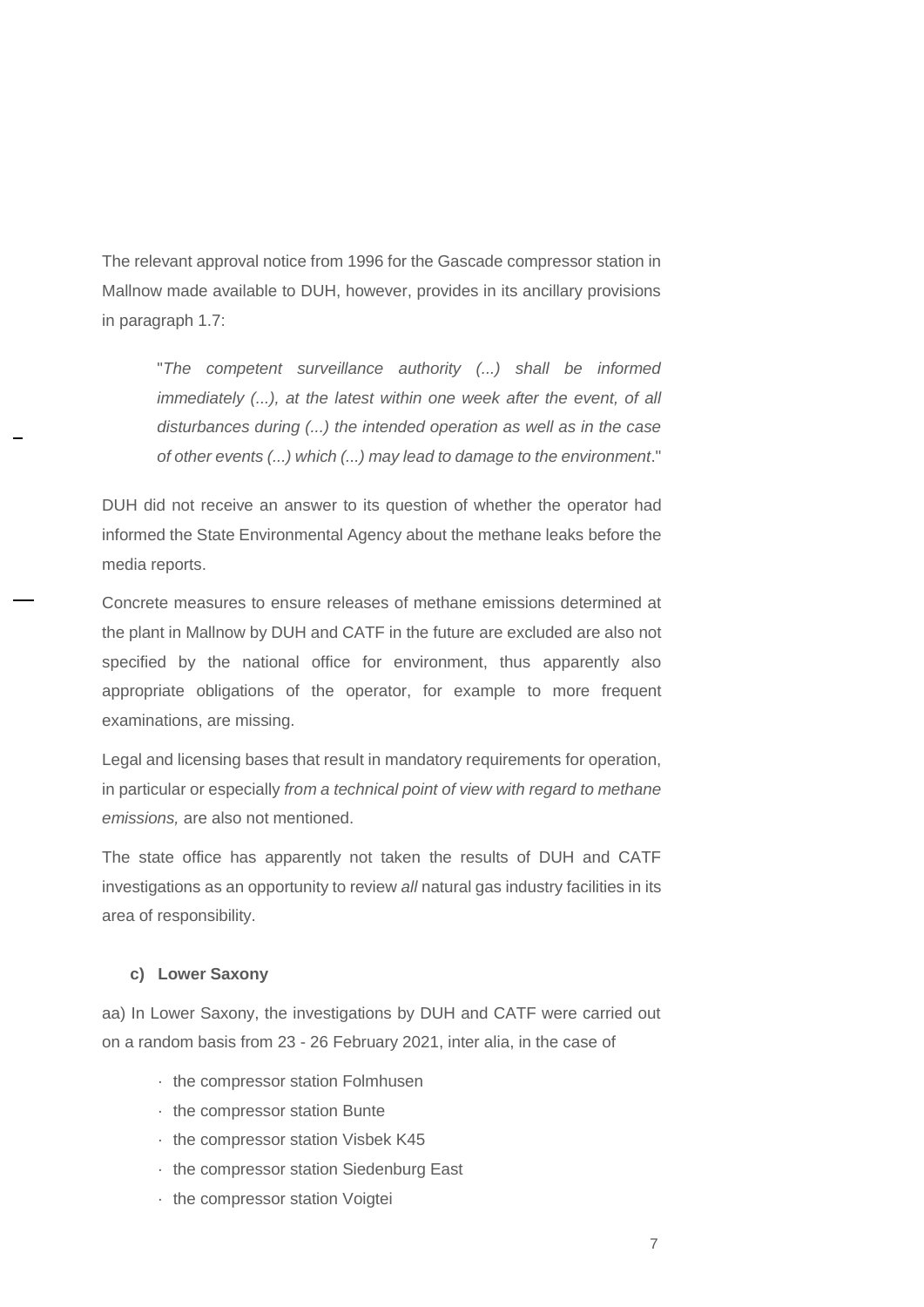- · the Voigtei natural gas and oil production plant
- · the underground storage Reden 1
- · the compressor station Walsrode.

At all of the plants mentioned, methane emissions from various parts of the respective plant were detected. The specific plant components as well as the methane emissions have been documented in detail and communicated to the *Lower Saxony Minister for the Environment, Energy, Construction and Climate Protection* on 16 July 2021 (see the corresponding letter from DUH to the *Lower* Saxony Minister for Climate Protection).

bb) Despite the climate impact of methane, the Lower Saxony Ministry for Climate Protection does not see any competence justified in its area of responsibility and refers the matter entirely to the *Lower Saxony Ministry for Economic Affairs.* 

In its letter of 22 September 2021, the Ministry in turn states to DUH that, after consultation with the *State Office for Mining, Energy and Geology* (LBEG), the emissions "specifically addressed by DUH are neither leakages nor fugitive emissions". In all cases mentioned, the emissions were, according to the Ministry of Economics, "part of the approved work process".

What exactly, with regard to the methane issue in question of, the "approved work process" is supposed to be, is not named.

Furthermore, the Ministry of Economics states that "methane is not specifically recorded in these processes", so that no limit values exist. In addition, flares, for example, would have to burn a high percentage of the added substances, which would then (nevertheless?) result in a limit value. These statements are not substantiated.

cc) The reaction of the Lower Saxony Ministry of Economic Affairs shows irrespective of the further legal classification (see point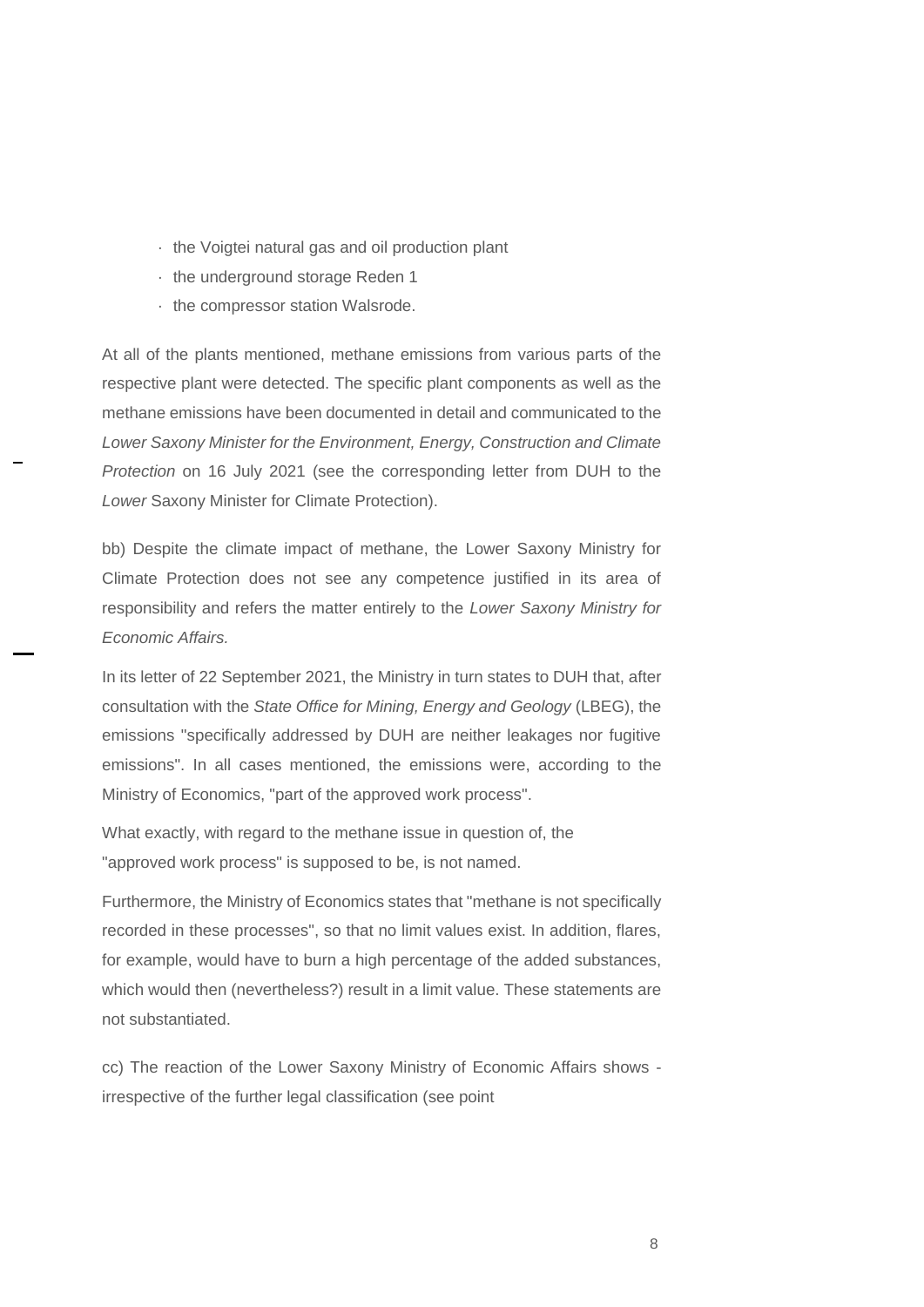II.) - first of all two things: the extent of the release of highly climate-impacting methane emissions from plants in the natural gas industry, even if it were to take place in an "approved working process", is apparently not known to the competent authorities - although such ignorance is apparently not regarded as incomplete by the Ministry of Economics, despite the climate impact and the international reporting obligations on the German greenhouse gas emissions inventory.

On the other hand: The releases of methane emissions pointed out by DUH do not refer to flares at all, but to other parts of the plant. And insofar as they refer to flares, the visualisation of methane by the optical gas imaging camera proves that combustion is merely incomplete.

The impression may therefore arise that the actual facts and their relevance for climate protection may not have been or should not have been taken into account at all.

Concrete measures - even "only" with regards to further clarification - as well as corresponding obligations of the operator in order to exclude the releases of methane emissions determined by DUH and CATF at the Lower Saxony plants in the future, are not named in any way, just as little as legal and licensing bases, from which compelling requirements for the operation result in particular or especially also in *technical regard with a view to methane emissions.* 

Neither the Lower Saxony Ministry of Economics nor the LBEG have apparently taken the results of the investigations by DUH and CATF as an opportunity to subject *all* plants of the natural gas industry in their area of responsibility to an inspection.

#### **d) Saxony**

aa) In Saxony, the investigations took place at the compressor station of the Gascade company in Olbernhau. There, in May 2021, methane emissions were detected by DUH and CATF from two exhaust air chambers as well as from a chimney of the compressor station.

The methane leaks have been documented in detail and reported to the *state*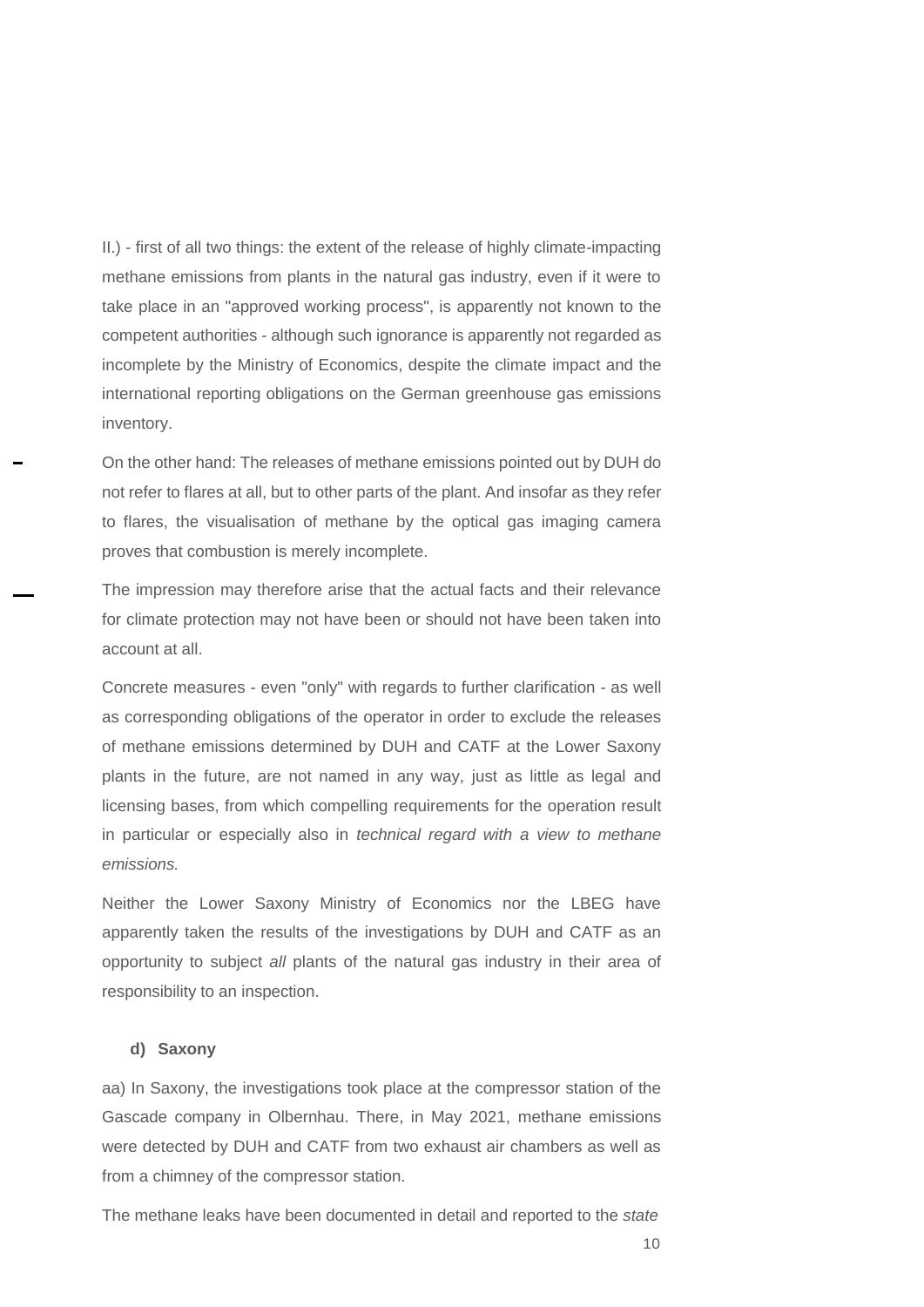*office for Environment, Agriculture and Geology Saxony* by DUH on 14 July 2021 (see the corresponding cover letter from DUH to the State Office).

bb) The answer from Saxony was then given by the *Saxony State Directorate*  on 6 September 2021, which is essentially limited to the reproduction of information provided by the plant operator Gascade to the State Directorate. Own findings on site or orders or similar for the future operation have neither been made nor were apparently considered by the State Directorate.

cc) Specifically, the Saxony State Directorate states that according to the operator, the compressor station had been running in May 2021 "in normal operation without any noticeable reportable incidents or malfunctions". The leakages identified by DUH and CATF were not recognisable for the operator at that time. However, an inspection carried out by Gascade in July 2021 as part of its self-monitoring activities did indeed reveal "irregularities" with methane leaks at the pig trap (long-distance natural gas pipeline) and at the blow-out system. The methane emissions were caused by a defective ball valve and two leaking valves. The operator would remedy the causes by the beginning of the fourth quarter of 2021.

The blow-out system is part of the compressor station and thus part of the immission control permit. A limit value had been set in the immission control permit for organic substances, among others, specified as total carbon. Significantly, there is no further statement on this limit value and on whether it is complied with or exceeded. $3$  Instead, it is merely stated that the disturbance of the intended operation was not a reportable event, since the compressor station is not subject to the Major Accidents Ordinance (12th BImSchV - German Federal Immission Protection Ordinance).

 $3$ Limits for methane emissions are regularly set as the

<sup>&</sup>quot;Total carbon' (see point II.1.).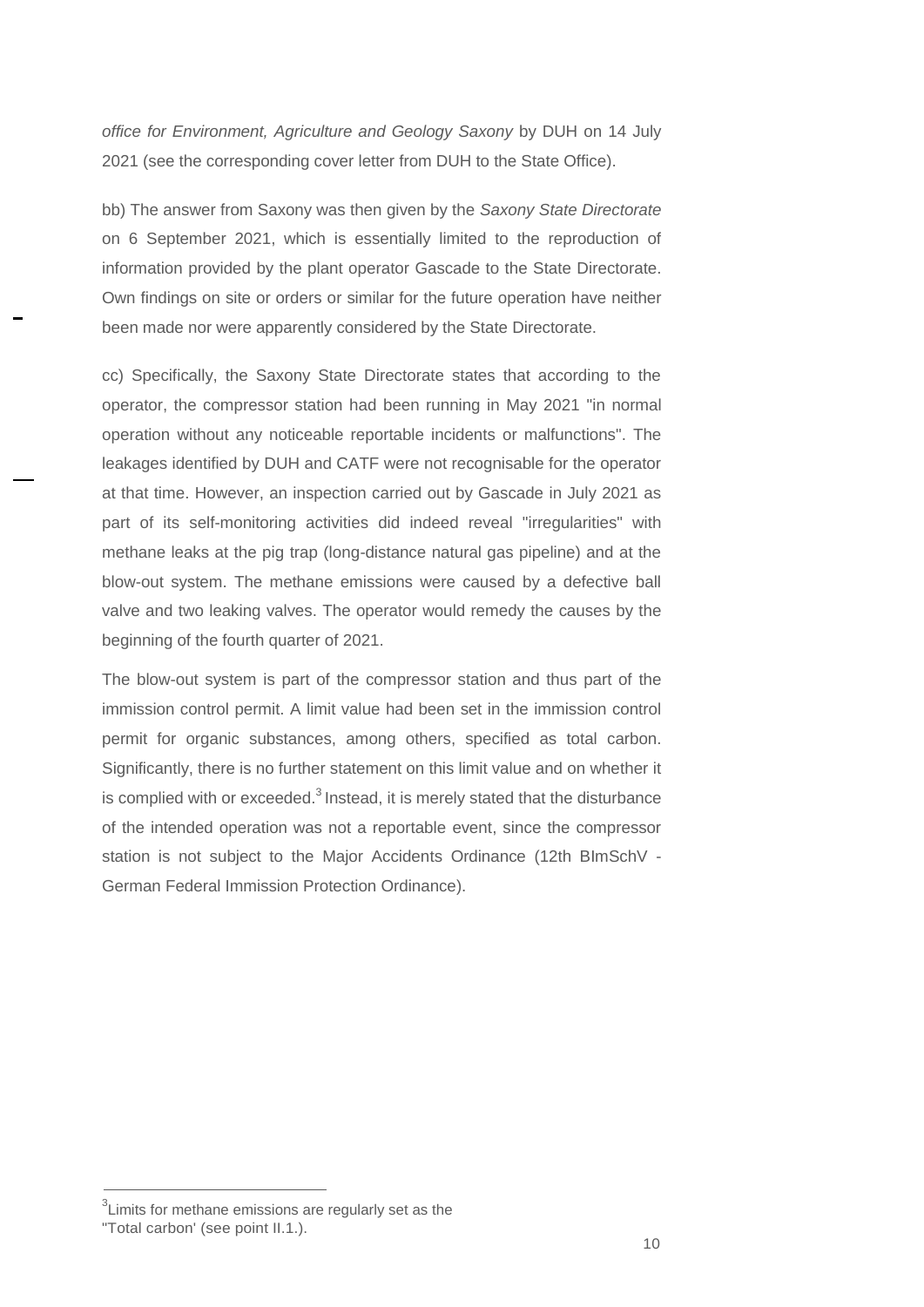However, explosion risks are not at issue in the present case.

In view of the fact that the operator had voluntarily announced the elimination of defects, there was no need for further action at the moment, according to the Regional Directorate. Consequently, the operator was not obliged to carry out more frequent inspections.

Legal and licensing bases that result in mandatory requirements for the operation of the compressor station, in particular or especially *from a technical point of view with regard to methane emissions,* are not named.

The state directorate has apparently not taken the results of the investigations by DUH and CATF as an opportunity to inspect *all* plants of the natural gas industry in its area of responsibility.

## **e) Thuringia**

aa) In Thuringia, the investigations took place at the compressor station of the company Gascade in Rückersdorf in April 2021, where methane emissions from a chimney on the roof of the compressor station were detected by DUH and CATF.

The leakage of methane has been documented in detail and the *State Office*  for the Environment, Mining, and Nature Conservation of Thuringia has been informed by DUH on 14 July 2021 (see the corresponding cover letter of DUH to the State Office).

bb) In its letter of 2 August 2021, the State Office stated that leaking solenoid valves had indeed been found through which methane had escaped, which had been visible on the blower on the roof of the hall. The findings of DUH and CATF were therefore correct.

The operator had undertaken to replace the causally defective components at the earliest possible date, so that, according to the state office, it could "be assumed" that after the solenoid valves had been replaced, methane emissions could no longer escape unhindered into the atmosphere.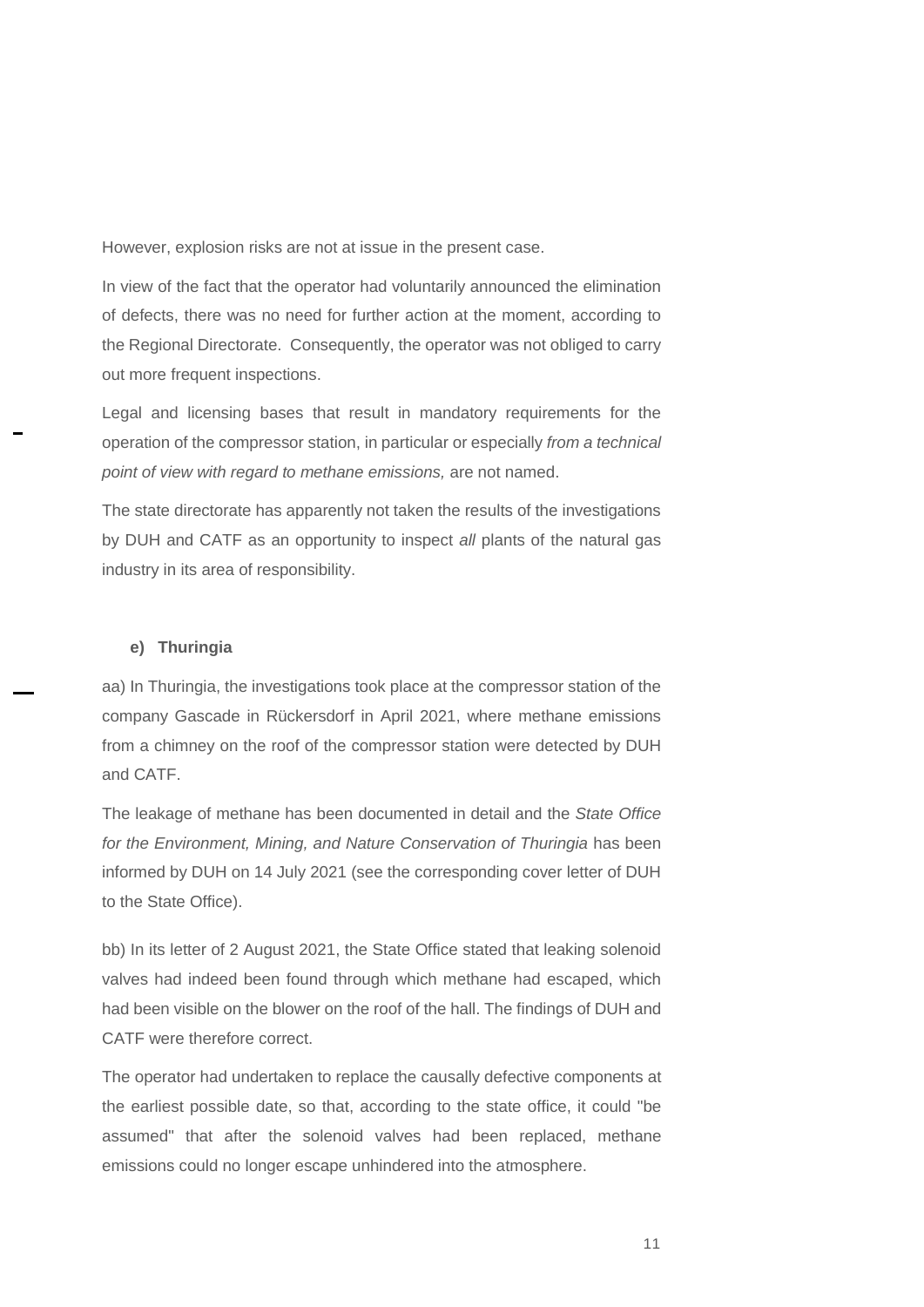The Greiz District Office would accompany the prompt implementation of the replacement of the valves and include their regular maintenance and the methane control measurements in the regular monitoring programme for the plant. In order to prevent such incidents in the future, the operator had informed that the valves in the maintenance plan would now be checked in a closer cycle.

cc) A corresponding obligation, for example in the form of a subsequent requirement, was apparently neither imposed by the State Office nor by the District Office; it remains solely a matter of a "Self-commitment" of the operator.

Legal and licensing bases that result in mandatory requirements for the operation of the compressor station, in particular or especially *from a technical point of view with regard to methane emissions,* are not named.

Neither the State nor the District Office have apparently taken the investigation results of DUH and CATF as an opportunity to review *all* the natural gas industry's facilities in their area of responsibility.

#### **II. Legal assessment**

#### **1. Methane limits**

In some cases, methane limit values are mentioned unspecifically in the federal state responses (see point I. above). In fact, methane limit values exist in German law, but in relation to plants that use gaseous fuels for production. For example, the Large Combustion Plants Ordinance (13th Federal Immission Control Ordinance -  $B\text{ImSchV}$ <sup>4</sup> provides limits for methane emissions from combustion engine plants, expressed as total carbon (cf. § 34 of the 13th BlmSchV). The 44th BlmSchV<sup>5</sup> "for

<sup>&</sup>lt;sup>4</sup>Thirteenth Ordinance on the Implementation of the Federal Immission Control Act (Ordinance on Large Combustion Plants, Gas Turbines and Internal Combustion Engines - 13th BImSchV) in the version of 6 July 2021 (BGBl. I p. 2514).

<sup>&</sup>lt;sup>5</sup> Forty-fourth Regulation for the Implementation of the Federal

Immission Control Act (Ordinance on Medium-Sized Combustion, Gas Turbine and Combustion Engine Plants - 44th BImSchV) of 13 June 2019.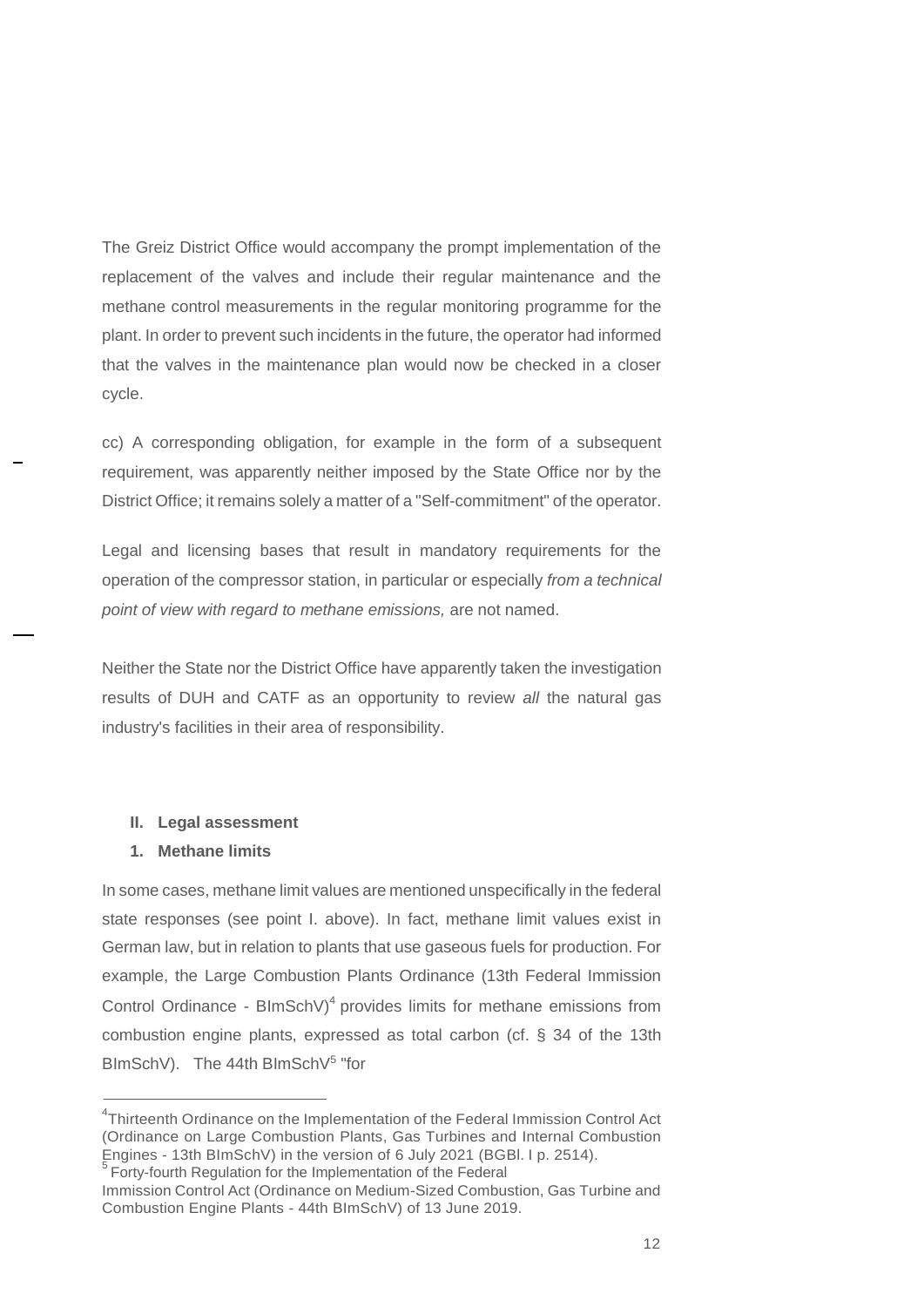Medium-Sized Combustion, Gas Turbine and Internal Combustion Engine Plants" contains in its § 16 emission limit values for total carbon, the Technical Instructions on Air Quality Control (TA Luft)<sup>6</sup> makes specifications, among other things, for methane releases during the operation of biogas plants, also with regard to the fermentation residue stores there.

However, such circumstances are not at issue in the present case. By their very nature, limit values can only be set for emissions that are expected during normal operation and are therefore to be limited by stipulations in the permit notice, not for unexpected emissions from leakages. For example, if a pipeline must be and remain "tight", it must not emit anything that could be regulated by a limit value.

Against this background it is astonishing that none of the answers of the authorities mention concrete technical requirements or relevant regulations for concrete technical requirements for the installations of the natural gas industry investigated by DUH and CATF.

## **2. Technical requirements**

## **a) Energy Industry Act**

aa) The Energy Industry Act (EnWG) is decisive with regard to technical requirements. Pursuant to § 49 (1) EnWG, energy installations are

*"to be set up and operated in such a way that technical safety is guaranteed. Subject to other legal provisions, the generally recognised rules of technology must be observed."*

According to § 3 No. 15 EnWG, energy plants are

<sup>(</sup>BGBl. I p. 804), as amended by Ordinance of 6 July 2021 (Federal Law Gazette I p. 2514). First General Administrative Regulation on the Federal Immission Control Act (Technical Instructions on Air Quality Control - TA Luft).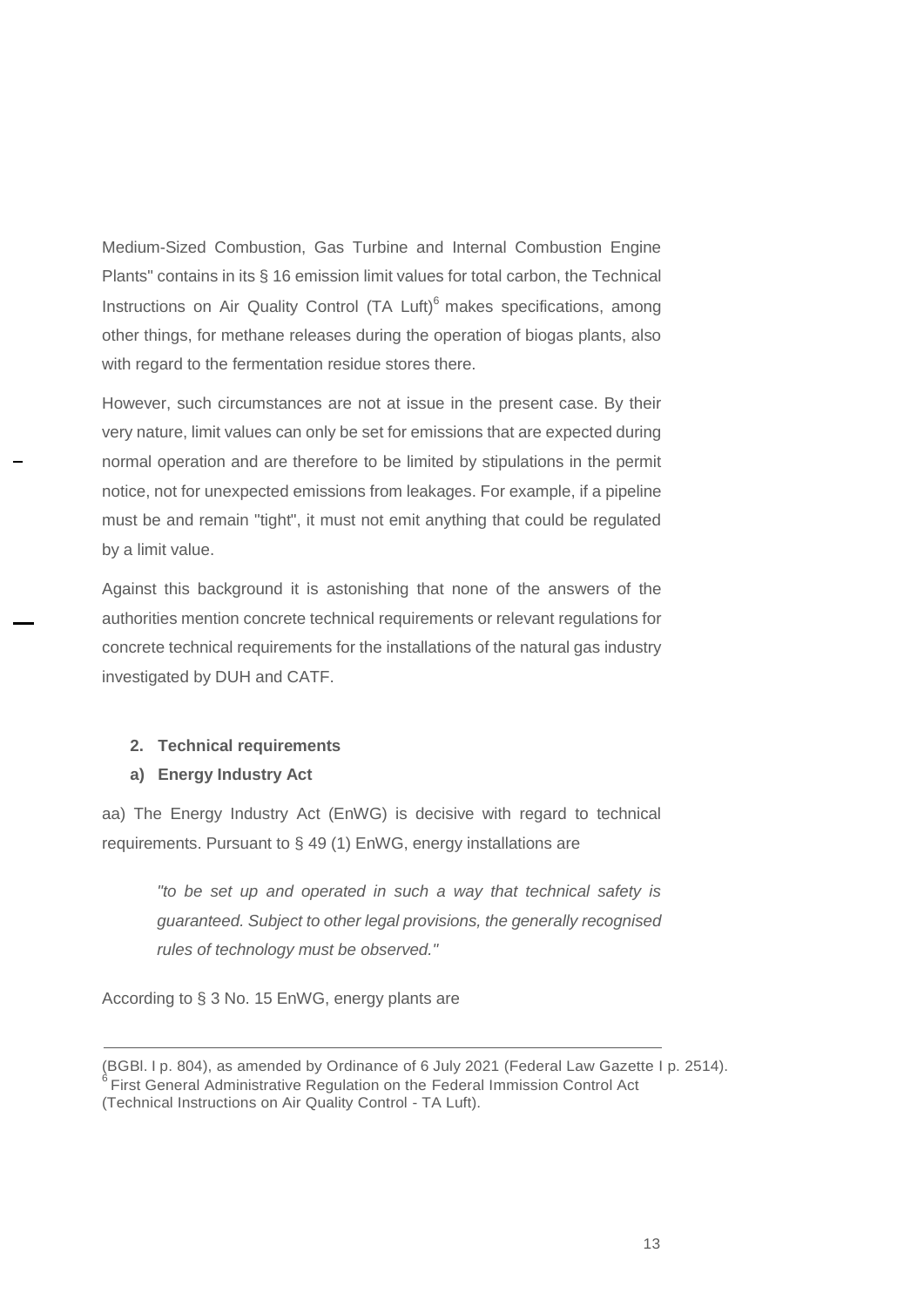*"Installations for the generation, storage, transmission or distribution of energy, unless they are used solely for the transmission of signals; this includes the distribution installations of the final consumers and, in the case of gas supply, also the last shut-off device upstream of the consumption installation"*.

Compliance with the "generally acknowledged state of the art" referred to in § 49 (1) of the EnWG, in turn, is

> *"presumed if the technical rules of the German Technical and Scientific Association for Gas and Water (Deutscher Verein des Gas- und Wasserfaches e.V.) have been complied with in the case of installations for the production, transport and supply of gas and hydrogen."* (§ 49 (2) sentence 1 no. 2 EnWG).

In other words, the Energy Industry Act itself does not specify any technical requirements, but refers in this respect to private technical regulation, namely the rules of the German Technical and Scientific Association for Gas and Water (Deutscher Verein des Gas- und Wasserfaches e.V.) (DVGW). The technical rules for installations in the natural gas industry are thus developed by the industry itself within the framework of a so-called "technical selfadministration". A legal presumption exists in their favour.

bb) § 49 (4) of the EnWG then contains an authorisation for the Federal Ministry of Economics to issue its own ordinance laying down technical requirements.

With the High Pressure Gas Pipeline Ordinance (GasHDrLtgV)<sup>7</sup>, the Federal Ministry of Economics also made use of this authorisation, albeit not by specifying state technical requirements, but by referring once again to the private

 $7$ Ordinance on High-Pressure Gas Pipelines of 18 May 2011 (Federal Law Gazette I p. 928), last amended by Act of 13 May 2019 (Federal Law Gazette I p. 706). The previous High Pressure Gas Pipeline Ordinance of 17 December 1974 (BGBl. I p. 3591) was amended by the Ordinance of 2011.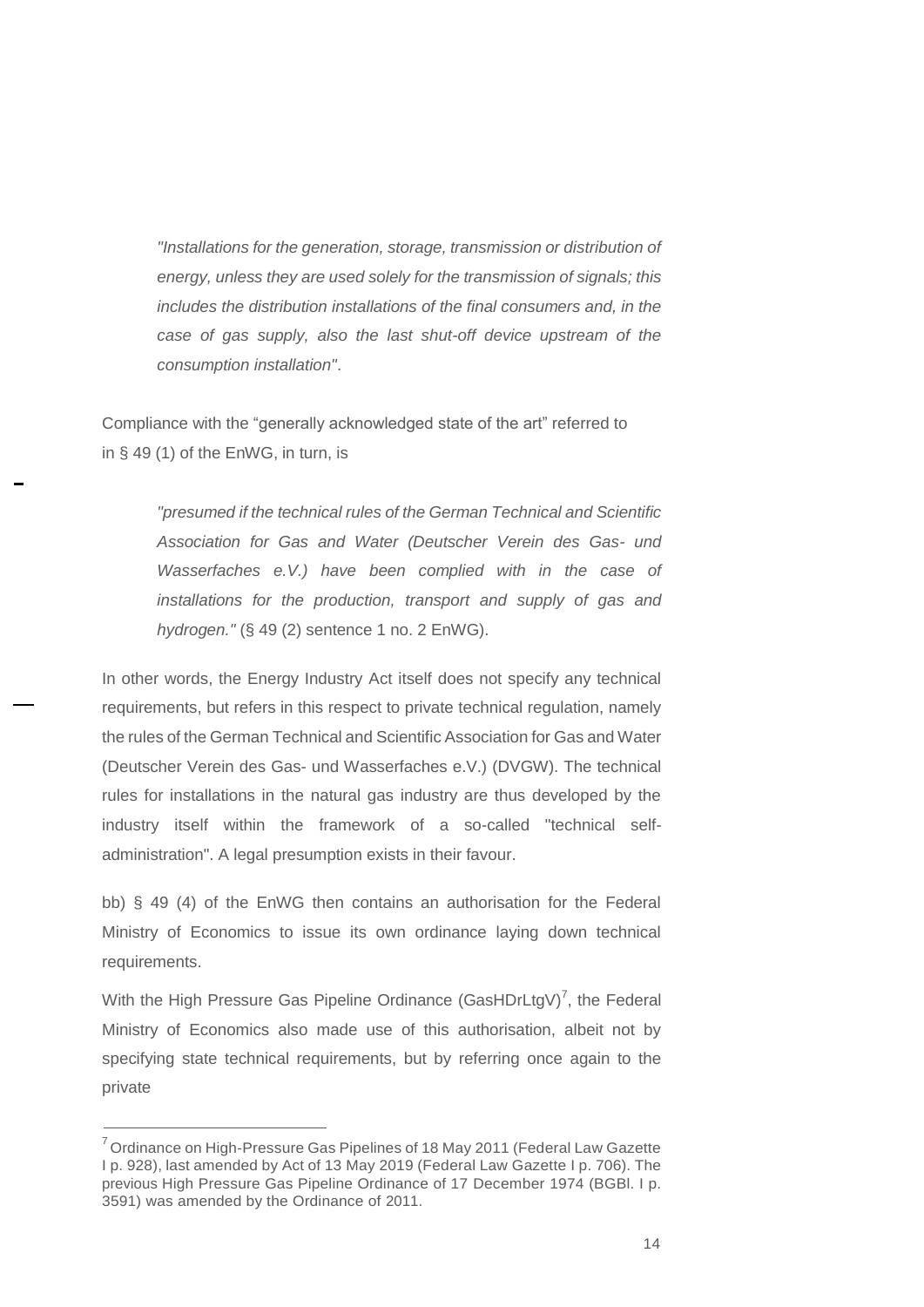(and only available against payment) regulations of the DVGW, whereby the regulation even exceeds the presumption rule of the legislator in § 49 (2) sentence 1 no. 2 of the EnWG, which provides that it is "presumed by law" that the generally acknowledged state of the art is applied when the rules and regulations of the DVGW are complied with. In detail:

#### **b) High Pressure Gas Pipeline Ordinance**

aa) The High-Pressure Gas Pipeline Ordinance applies to the construction and operation of high-pressure gas pipelines which, as energy installations within the meaning of the Energy Industry Act, serve to supply gas and which are designed for a maximum permissible operating pressure of more than 16 bar (§ 1 (1) GasHDrLtgV).

High-pressure gas pipelines include all equipment used for pipeline operation, in particular compressor, expansion, control and metering equipment, as well as pipelines or pipeline systems for optimising gas supply and gas delivery (§ 1 (2) GasHDrLtgV).

bb) Pursuant to § 2 (1) GasHDrLtgV, high-pressure gas pipelines must

*"comply with the requirements of §§ 3 and 4 and are constructed and operated in accordance with the state of the art in such a way that the safety of the environment is not impaired and harmful effects on humans and the environment are avoided".* 

This means that the High Pressure Gas Pipeline Ordinance does not "only" focus on safety, but also requires the avoidance of harmful effects on people and the environment.

This was already the case under the old High Pressure Gas Pipeline Ordinance of 1974. It did not explicitly mention the requirement to avoid harmful effects on humans and the environment. However, the 2011 revision of § 2 (1) of the Ordinance does not explicitly establish a new operator obligation, but rather, according to the Ordinance's explanatory memorandum, in a declarative way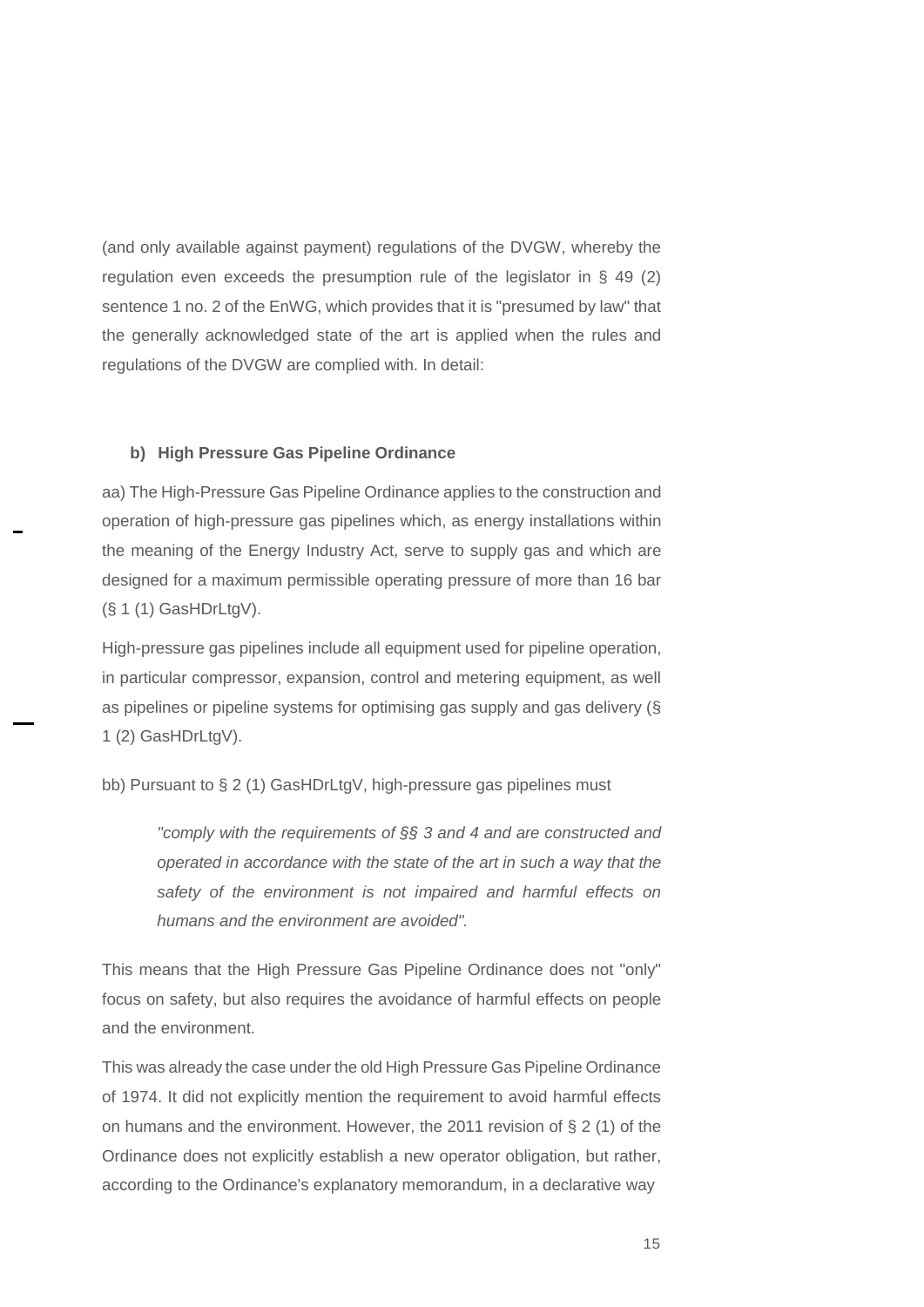*"clarifies that high-pressure gas pipelines must be constructed and operated in such a way as to avoid adverse effects on the safety of the surrounding area and harmful effects on humans and the environment.*" <sup>8</sup>

cc) The requirements under the High Pressure Gas Pipeline Ordinance are (actually) more stringent than those under § 49 (1) of the EnWG in that they do not merely require compliance with the "generally acknowledged state of the art", but with the "state of the art".

According to the Federal Constitutional Court, there is a graduated relationship between the generally *acknowledged state of the art,* which § 49 EnWG names as a benchmark, and the *state of the art,* which the High Pressure Gas Pipeline Ordinance (allegedly) takes as a basis.<sup>9</sup>

At the lowest level is the generally acknowledged state of the art, which must be generally recognised and, because of this broad technical consensus, only take up innovations and technical progress at a relatively late stage. In contrast, the state of the art is dynamic, which does without such recognition and therefore helps technical innovations to become established more quickly.<sup>10</sup>

§ 3 (6) of the Federal Immission Control Act (BImSchG) contains a legal definition of the state of the art. According to this, the state of the art is

*"the stage of development of advanced processes, equipment or methods of operation which demonstrates the practical suitability of a measure to control emissions to air, water and soil, to ensure the safety of installations, to ensure environmentally sound management of waste or otherwise to avoid or reduce impacts on the environment*

 $8$  See explicitly BR-Drs. 123/11, p. 23.

 $^{9}$  BVerfG, decision of 8 August 1978 - 2 BvL 8/77, BVerfGE 49, 89 ff. (Kalkar).

 $10$  The strictest, third standard is the state of the art in science and technology. This comprises the latest technical and scientific findings and is not limited by what is currently feasible. The state of the art in science and technology is initially not relevant for the present expert opinion, see also in this respect the Kalkar decision of the BVerfG (fn. 9).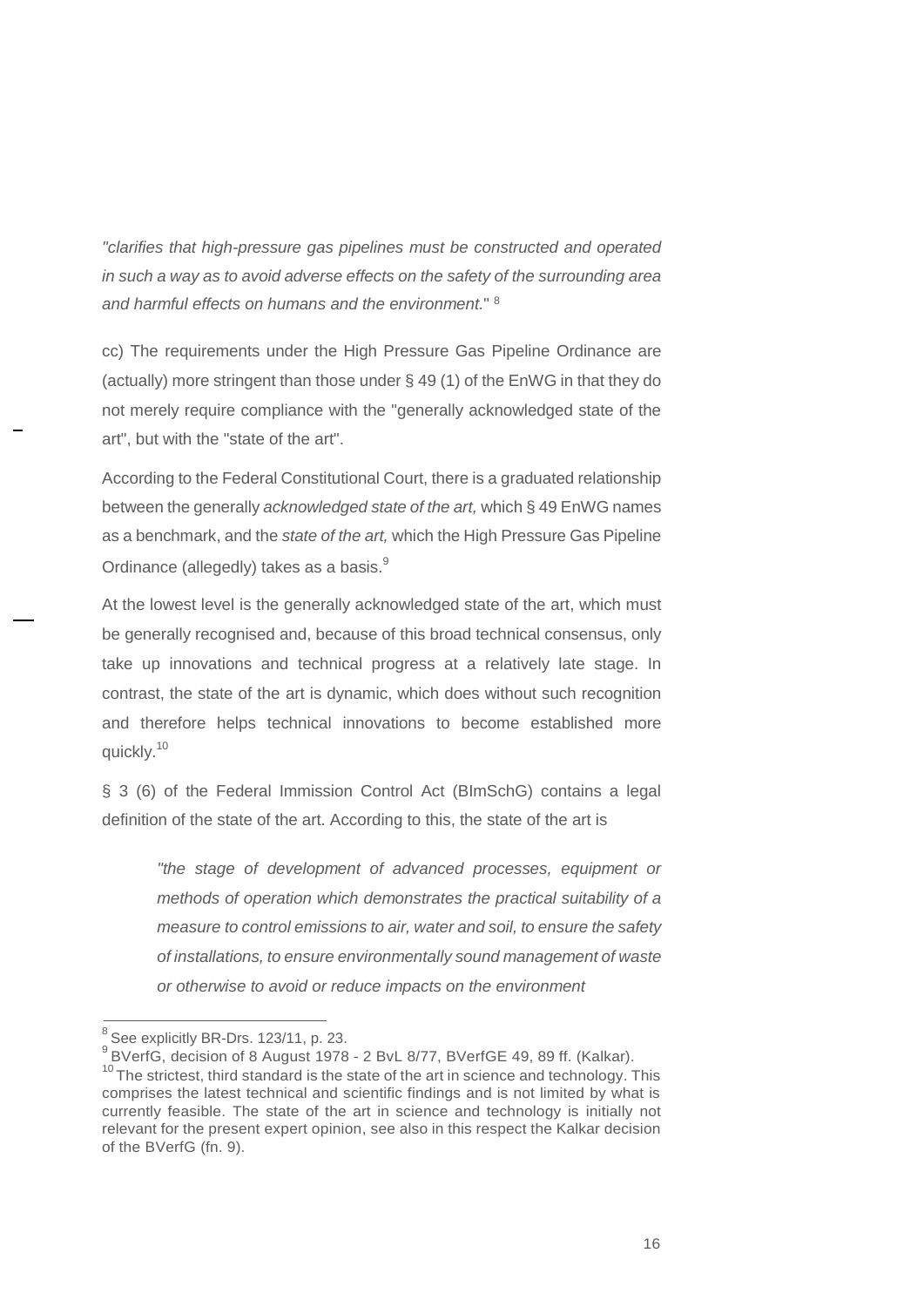*to achieve a high general level of protection for the environment as a whole".* 

dd) In fact, however, the requirements of the High Pressure Gas Pipeline Ordinance are not increased compared with § 49 of the EnWG. This follows from the assumptions of the High Pressure Gas Pipeline Ordinance:

Pursuant to § 2 (2) sentence 1 GasHDrLtgV, it is, inter alia,

*"presumed that construction and operation are in accordance with the state of the art if the rules and regulations of the German Gas and Water Association are complied with."* 

The High Pressure Gas Pipeline Ordinance thus refers to exactly the same private set of rules as the legislator of the Energy Industry Act. The latter qualifies the set of rules of the DVGW as "generally acknowledged state of the art", whereas the Federal Ministry of Economics, as the legislator of the ordinance, qualifies it as "state of the art" without further ado.

This is all the more remarkable as the DVGW itself only explicitly classifies its rules and regulations as "generally acknowledged state of the art", cf. in this respect the corresponding DVGW self-descriptions, enclosed as

## **Annex 2a and Annex 2b.**

ee) Why is this important? Construction and operation of the plants investigated by DUH and CATF are likely to have taken place on the basis of the Federal Immission Control Act or mining law. § 5 (1) no. 2 BImSchG requires as an operator obligation that

*"precautions are taken against harmful effects on the environment and other hazards, significant disadvantages and significant nuisances, in particular by means of state of the art technology".*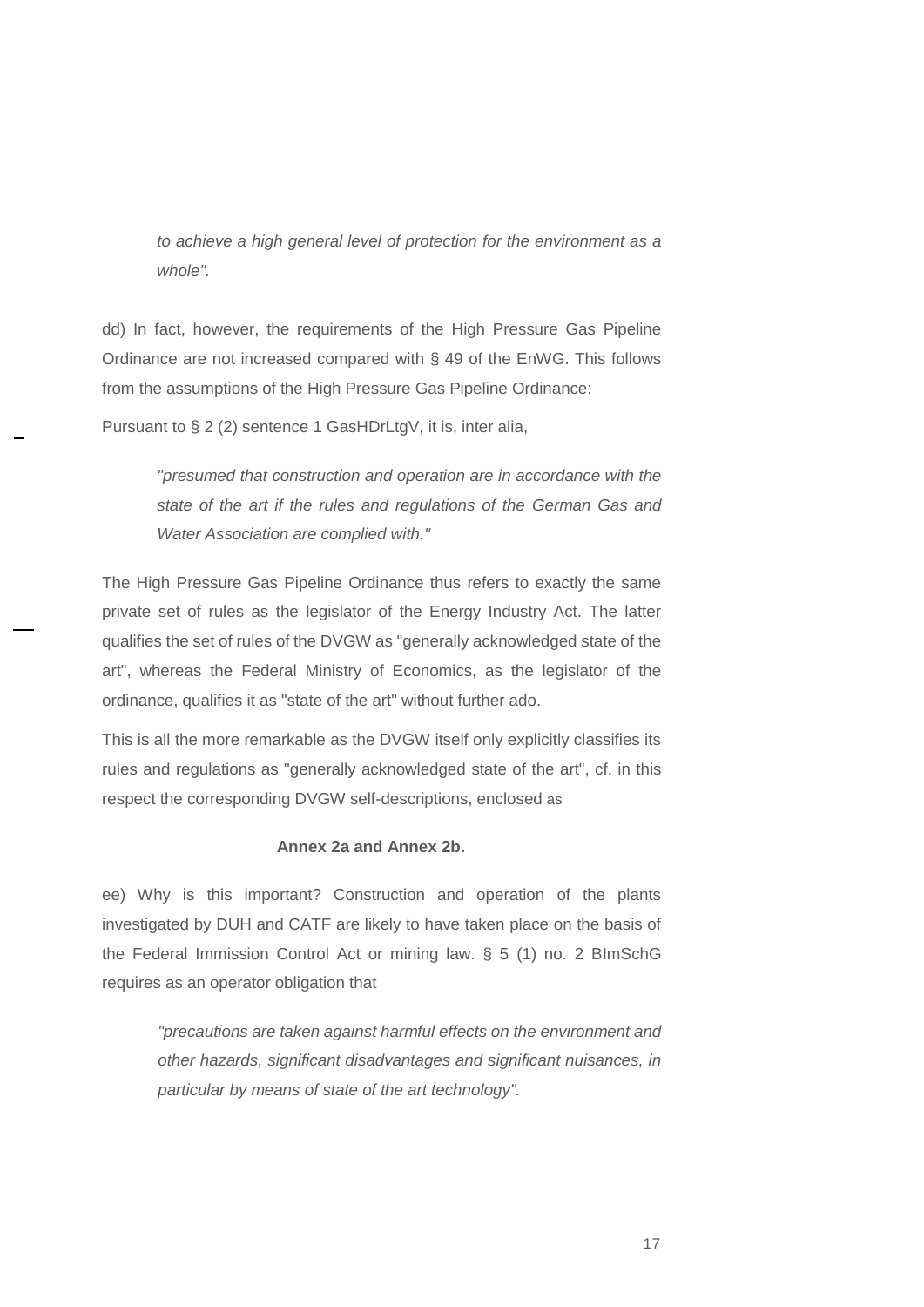Pursuant to § 22b No. 1 of the General Federal Mining Ordinance (ABBergV), the Contractor shall

*"comply in particular with the state of the art in the exploration for and extraction of natural gas, crude oil and geothermal energy, including the fracturing of rock under hydraulic pressure and other activities connected therewith in operational terms..."* 

The Federal Government states in connection with the General Federal Mining Ordinance that the state of the art (and not, for example, the generally acknowledged state of the art) implies the avoidance of the release of emissions such as methane.<sup>11</sup>

ff) In addition, it has been ruled by the supreme court that DIN standards are private technical regulations with the character of recommendations only. They cannot therefore determine the generally acknowledged state of the art in a binding manner. They may reflect them, but they may also fall short of them.<sup>12</sup>

This applies accordingly to the private rules and regulations of the DVGW and even more so with regard to the state of the art.

This, in turn, is also confirmed by the Higher Administrative Court (OVG) Lüneburg, which assessed the routing of the North German Natural Gas Pipeline (NEL), which was to be installed and operated in accordance with the rules and regulations of the DVGW, as not inherently safe and thus legally defective.  $13$  Even if the distances of the gas pipeline to residential buildings were at issue in this case, it is decisive that the court considered the distances, which in its opinion were insufficient, to be a violation of the state of the art. From the decision it can therefore be concluded

 $11$  See BT-Drs. 19/32614, p. 5.

<sup>12</sup> BGH, Urt. v. 14 May 1998 - VII ZR 184/97, NJW 1998, 2814.

<sup>&</sup>lt;sup>13</sup> OVG Lüneburg, decision of 29 June 2011 - 7 MS 69/11 et al, juris.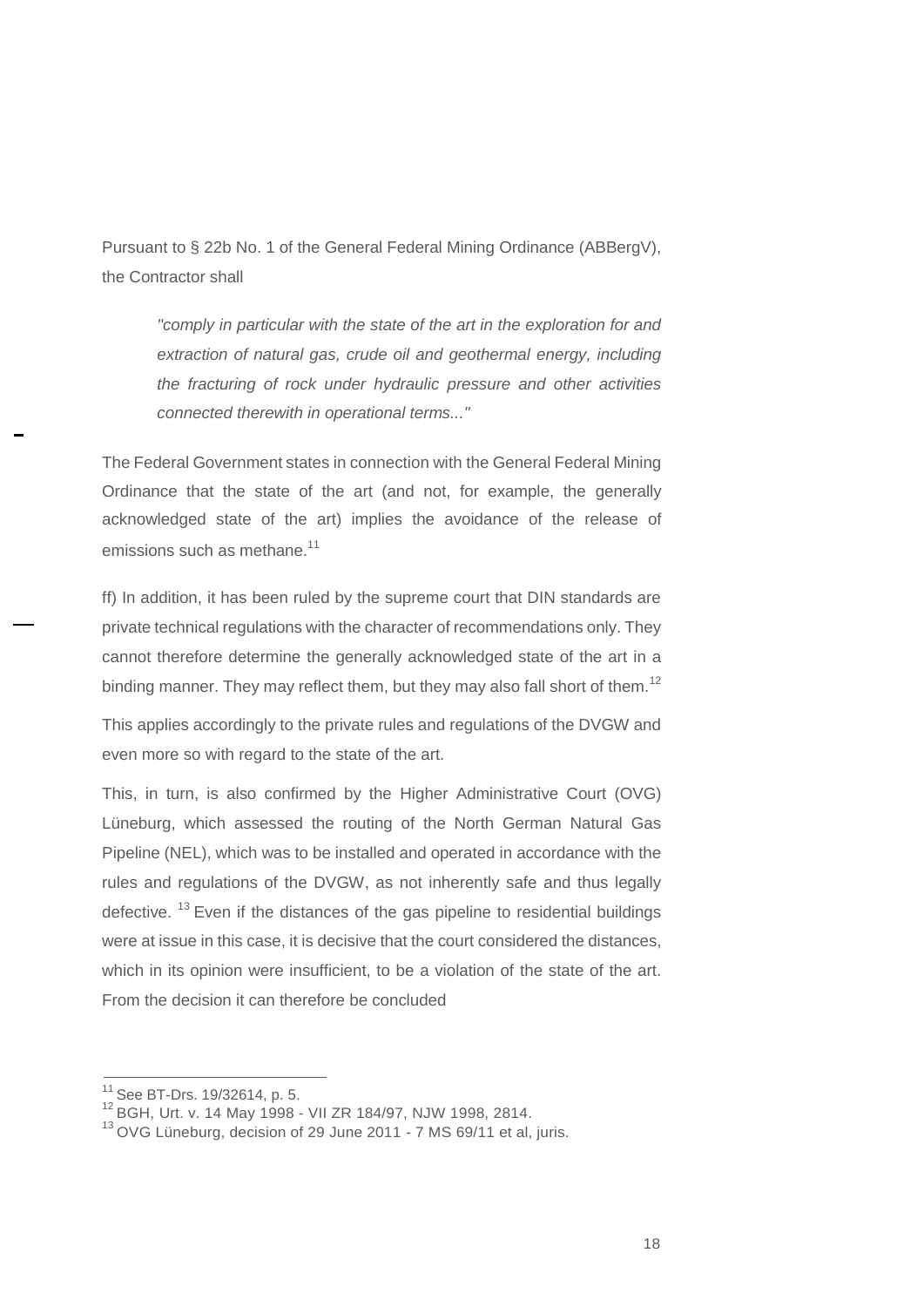that the DVGW Standards and Codes of Practice are not to be equated with the state of the art.

This means that the legal presumption in § 49 (2) EnWG is already legally questionable, and that in § 2 (2) sentence 1 GasHDrLtgV is certainly so. In other words, compliance with the actual state of the art and with the requirements of the Federal Immission Control Act and the General Federal Mining Ordinance as well as - as a consequence - the avoidance of the release of methane emissions are not guaranteed by the current "mixture" of the EnWG/GasHDrLtgV/private DVGW rules and regulations.

gg) This also follows from the following: Pursuant to  $\S 3$  (1) GasHDrLtgV, highpressure gas pipelines must be designed in such a way that they *remain leakproof*.

Pursuant to § 4 (1), sentences 1 and 2 GasHDrLtgV, the operator of a highpressure gas pipeline must ensure that it is maintained in a proper, i.e. leak proof, condition and that it is monitored and inspected. He must carry out necessary maintenance measures without delay and take the safety measures required by the circumstances. Pursuant to § 4 (1) sentence 3 no. 1 GasHDrLtgV, the following measures in particular are required:

*"The route of the high-pressure gas pipeline shall be inspected at regular intervals, in particular by walking, driving or flying. The local conditions shall be taken into account when determining the intervals. As a minimum, the intervals specified in worksheet G 466-1 of the German Technical and Scientific Association for Gas and Water (Deutscher Verein des Gas- und Wasserfaches e. V.) (as of April 2002) shall be observed."* 

The DVGW is thus also responsible for defining the verification requirements with regard to compliance with its - own - rules and regulations.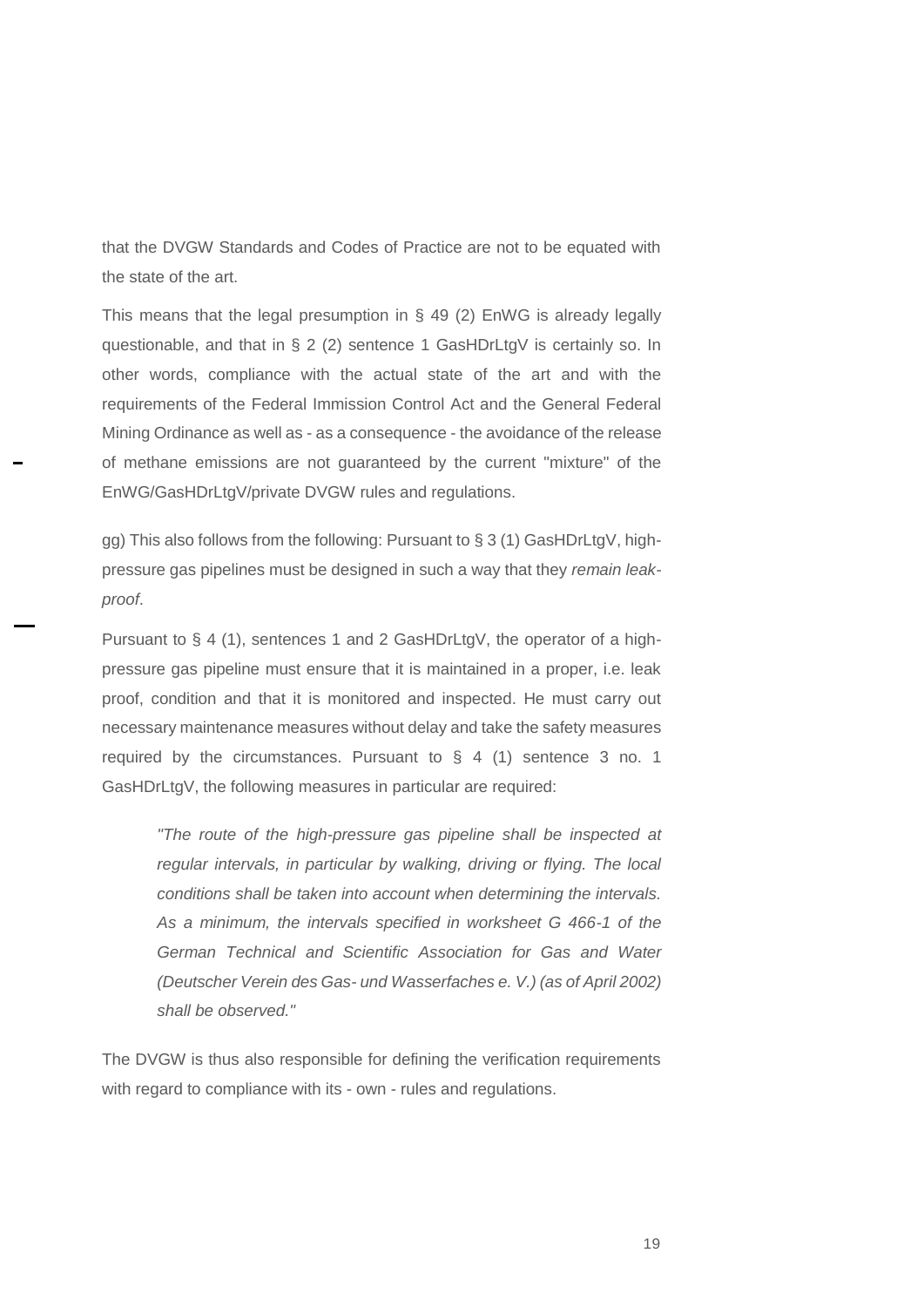Pursuant to § 4 (4) GasHDrLtgV, it is further "presumed" that the operator of the high-pressure gas pipeline fulfils the requirements for a management system to ensure technical safety as part of the operational management,

*"if it applies the Technical Safety Management System of the German Technical and Scientific Association for Gas and Water (Deutscher Verein des Gas- und Wasserfaches e. V.) or a comparable system and its compliance has been verified by an impartial, external body."* 

This assumption has been emphatically refuted by the results of DUH and CATF investigations (see point I. above).

The previous assumption of the Federal Ministry of Economics as the issuer of the ordinance that the High Pressure Gas Pipeline Ordinance had "proven itself in practice" and that this applied in particular to the principle underlying the ordinance, according to which the safety of the installations is monitored independently by the operator, supplemented by a system of state supervision and that personally responsible experts are active in the inspection of the technical safety of the pipelines<sup>14</sup> is, in view of the results of the investigations of DUH and CATF no longer durable.

The Federal Government's current statement from October 2021 that the monitoring of methane emissions from the natural gas infrastructure in Germany is currently carried out on the basis of the rules and regulations drawn up by the DVGW, which regulate the monitoring of plants and pipelines at fixed intervals and prescribe the elimination of any leaks detected,  $15$  is therefore of no significance.

In fact, there are obviously considerable knowledge and recording deficits with regard to the actual methane emissions from plants of the natural gas industry in Germany.

The investigations of DUH and CATF show that inspections

<sup>14</sup> BR-Drs. 123/11, p. 17.

<sup>15</sup> BT-Drs. 19/32614, p. 4 f.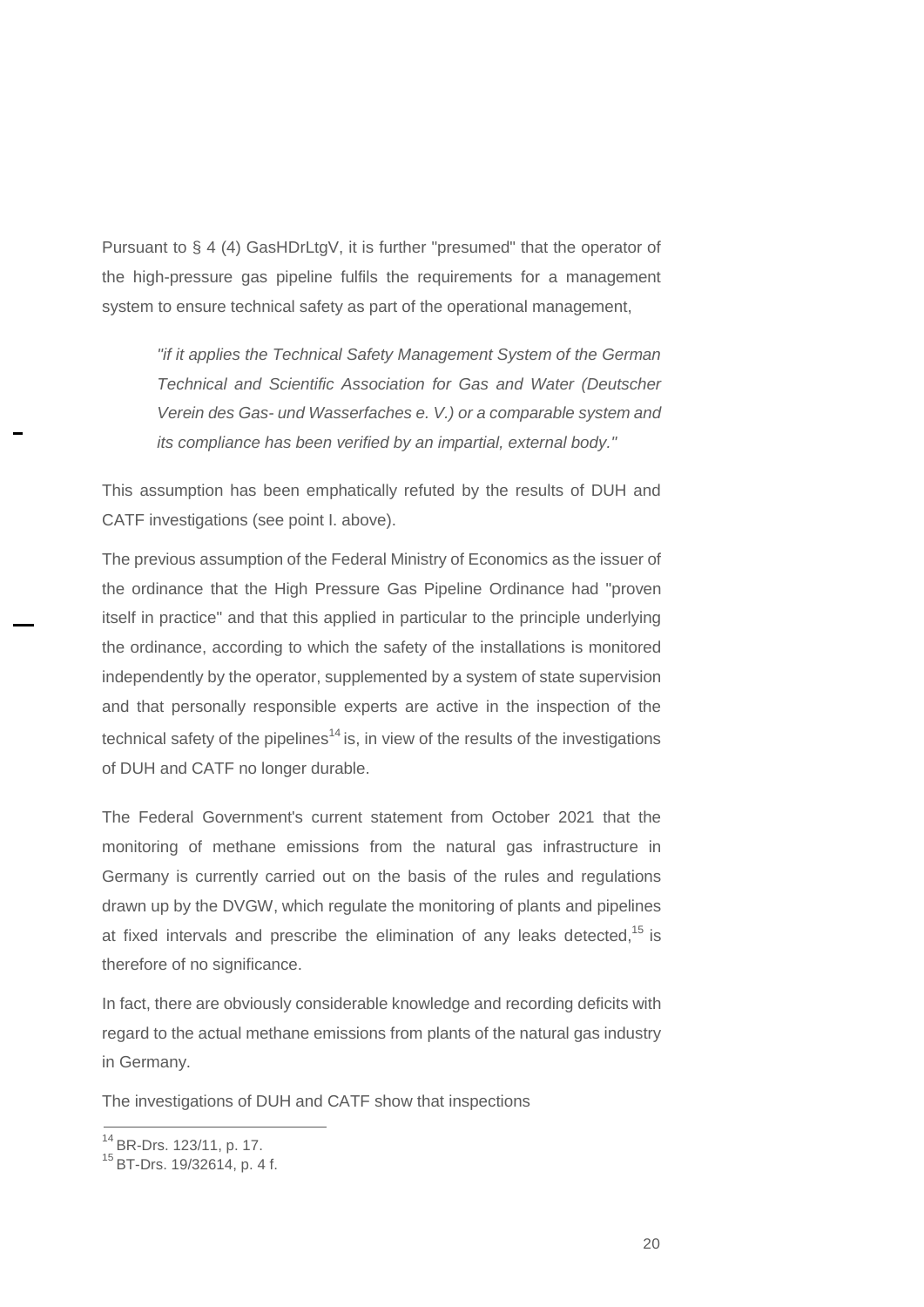by operators in accordance with the DVGW Standards and Codes of Practice may indeed not be carried out at all, but at least not comprehensively, not frequently enough and/or not with the proven and readily available technical possibilities, such as optical gas imaging cameras.

Methane leaks are numerous and are not detected by the operators. If they were detected but not reported, this would - of course - be just as much evidence of an inadequate inspection system.

## **III. Conclusions**

It follows from the foregoing:

The competent authorities of the federal states may not (any longer) leave the supervision of facilities of the natural gas industry to the operators solely on the basis of the private rules and regulations of the DVGW. They can and must take binding supervisory action.

In addition, regulatory action is required, on the one hand, by the legislator with regard to § 49 EnWG and, on the other hand, by the (new) Federal Ministry of Economics and Climate Protection by amending the High Pressure Gas Pipeline Ordinance:

## **1. Supervisory action**

Pursuant to § 2 (2) sentence 2 GasHDrLtgV, the authority may,

*"where more advanced processes, equipment and methods of operation are available which, in the prevailing opinion of leading experts, better ensure that harmful effects on man and the environment are avoided, and which have already been successfully tried in operation, demand compliance with them in individual cases."*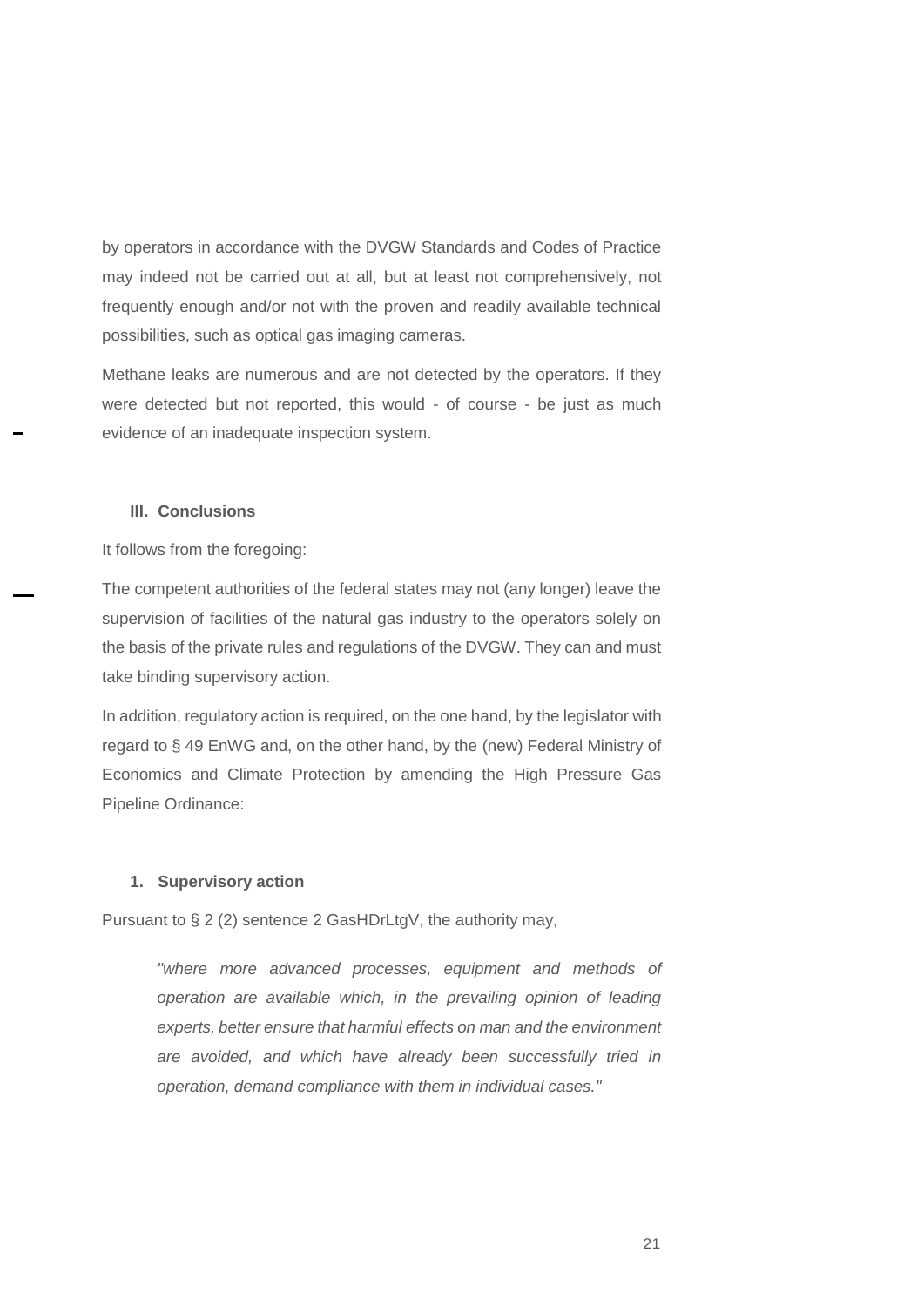None of the requested federal state authorities has apparently so far considered issuing a *binding* order to the respective operator on this basis, for example, for regular inspections of the plant, or at least of certain parts of the plant, at short intervals by means of an optical gas-imaging camera. This must now be done.

In addition, the application of  $\S$  6 (4) GasHDrLtgV must be examined. Accordingly, the competent authority may prohibit the operation of the highpressure gas pipeline or make it subject to conditions and obligations if

> *"it subsequently transpires that the condition of the high-pressure gas pipeline or its mode of operation, including the operational management system pursuant to § 4 (3), does not comply or no longer complies with the requirements of the Ordinance, unless the operator proves that the safety of the high-pressure gas pipeline is not jeopardised as a result".*

Pursuant to § 3 (1) GasHDrLtgV and in view of the climate impact of methane, the supervisory authority must ensure that the pipelines are leak-proof and that methane leakages are excluded.

This applies not least against the background of the climate decision of the Federal Constitutional Court of 24 March 2021. The climate protection requirement immanent in Article 20a GG binds all state authority.<sup>16</sup> It requires

## *"primarily measures to reduce greenhouse gas emissions". <sup>17</sup>*

For and in the application of  $\S 2$  (2) sentence 2,  $\S 6$  (4) GasHDrLtgV, the comprehensive substantive law consideration requirement from § 13 Climate Protection Act (KSG) must also be taken as a basis. Accordingly, the public bodies must take the purpose of the Climate Protection Act into account in their

<sup>16</sup> BVerfG, decision of 24 March 2021 -1 BvR 2656/18 et al, para. 197 et seq.

<sup>&</sup>lt;sup>17</sup> Cf. BVerfG, decision of 24 March 2021 -1 BvR 2656/18 et al, para. 198.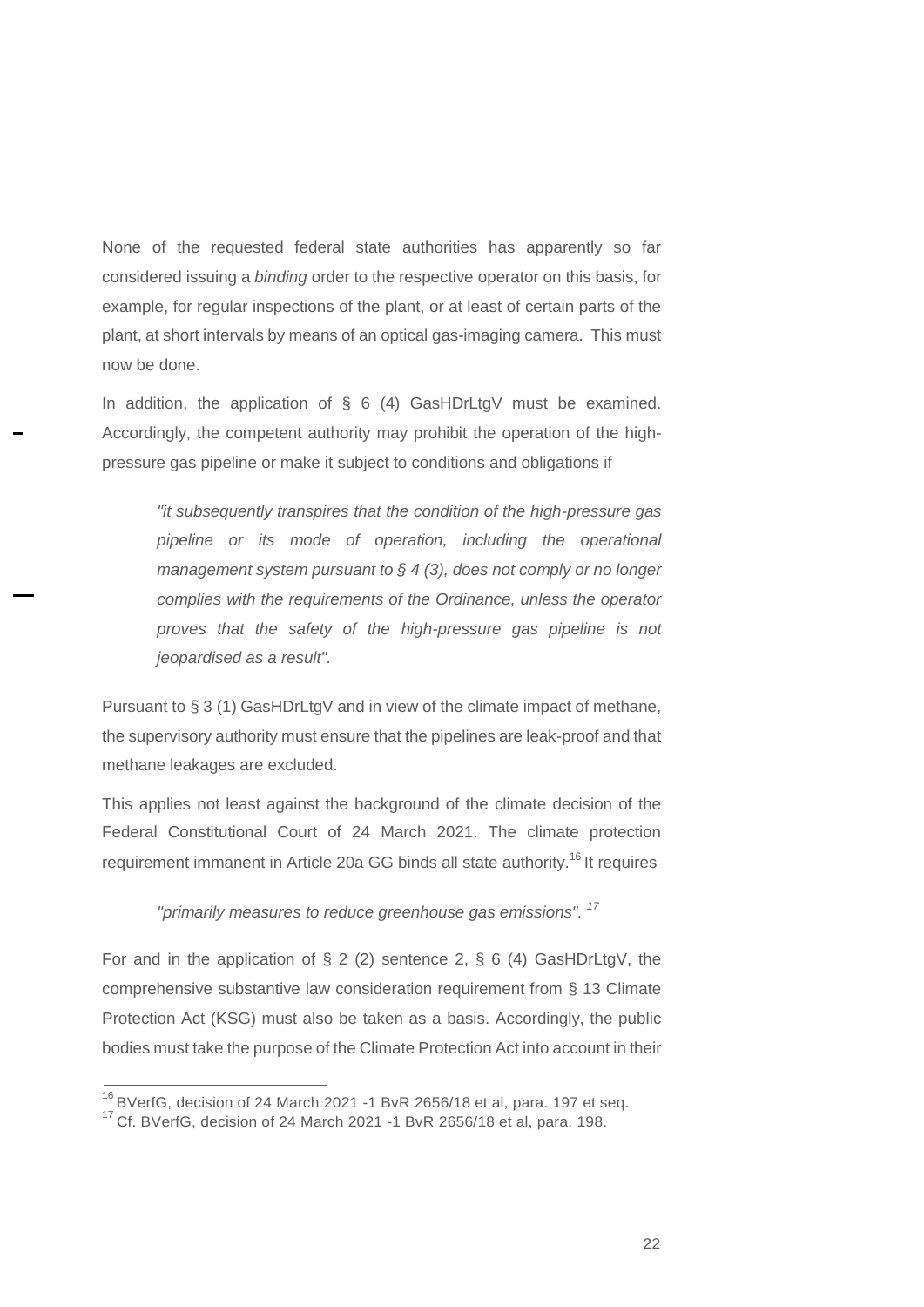Decisions. The legislator states in the explanatory memorandum to § 13 (1) KSG:

*"The purpose of the law and the objectives set for its fulfilment shall be included in the considerations when making these decisions. In doing so, the significance of the decision for climate protection shall be determined and climate protection aspects shall be taken into account, unless there are conflicting, overriding legal or factual reasons." 18*

It is not clear from the federal states responses that this has been done. This, too, must now be rectified.

Against the background of the - random - investigation results of DUH and CATF as well as from the presented overriding reasons of climate protection and its concretizations in Art. 20a GG and § 13 KSG, the discretion granted to the authorities in Section 2 (2) sentence 2 and Section 6 (4) GasHDrLtgV to take action against all operators in their area of supervision is likely to be decisively reduced, if not - at least for further inspection requirements - reduced to zero.

#### **2. Regulatory needs**

a) For the necessary uniform administrative enforcement and in order to prevent methane leaks from occurring in the first place, but in any case to detect and rectify them immediately, binding technical and inspection requirements based on objective criteria are necessary.

By its very nature, the DVGW cannot do that. It is a private association and its members come from the gas and water industry. There is no doubt that the association has the relevant expertise. However, the regulation of the natural gas industry facilities operated by the association itself or its members inevitably involves subjective elements.

<sup>18</sup> BT-Drs. 19/14337, p. 36.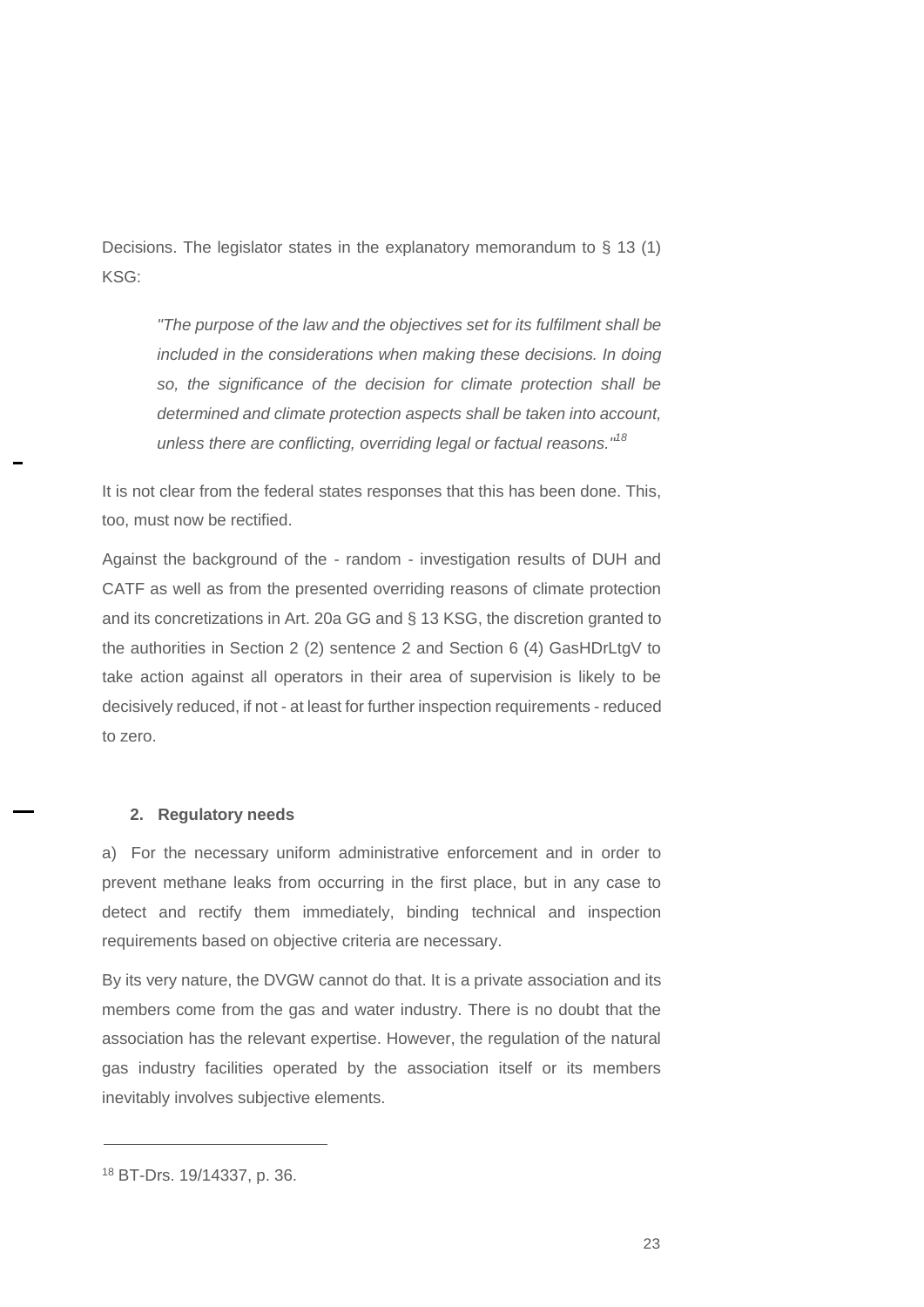It would be unrealistic to assume otherwise, not least because, according to its statutes, the DVGW, in addition to the "elaboration and dissemination of the DVGW rules and regulations", also aims to establish and maintain its own body of experts as well as to provide political advice and mediate expert opinions (see § 2 of the Association Statutes attached as **Annex 3).** 

The methane leaks uncovered by DUH and CATF with relatively little effort and not only in individual cases, but in many cases, prove the deficits of a mere "reliance" on the DVGW rules and regulations.

b) After all, at the *legislative level*

- in § 49 (1) EnWG, at least with regard to methane emissions with a high impact on the climate, the *state of the art* should be anchored *as the minimum standard for installations in the natural gas industry,*
- At the same time, the *presumption rule in § 49 (2) sentence 1 no. 2 EnWG is* to *be deleted*; in future, the rules and regulations of the DVGW can only have the character of recommendations and even that only where the state of the art is not required.

c) At the national *regulatory level,* within the framework of an amendment to the High Pressure Gas Pipeline Ordinance (or by repealing it and issuing a completely new ordinance), the (new) Ministry of Economic Affairs and Climate Protection must lay down *mandatory operator obligations* which

- *provide for mandatory measurements at short intervals, reporting and verification of methane emissions, and*
- *for leak detection and repair at equally frequent intervals along the entire natural gas infrastructure; and*
- *limit flaring and venting.*

Overall, the state of the art must be used as a yardstick when specifying these operator obligations.

aa) For biogas plants, for example, leak tests are already required (albeit at excessively large intervals of three years) by "a Testing for leakages by means of a suitable, methane-sensitive, optical procedure" prescribed in the TA Luft as state of the art.<sup>19</sup>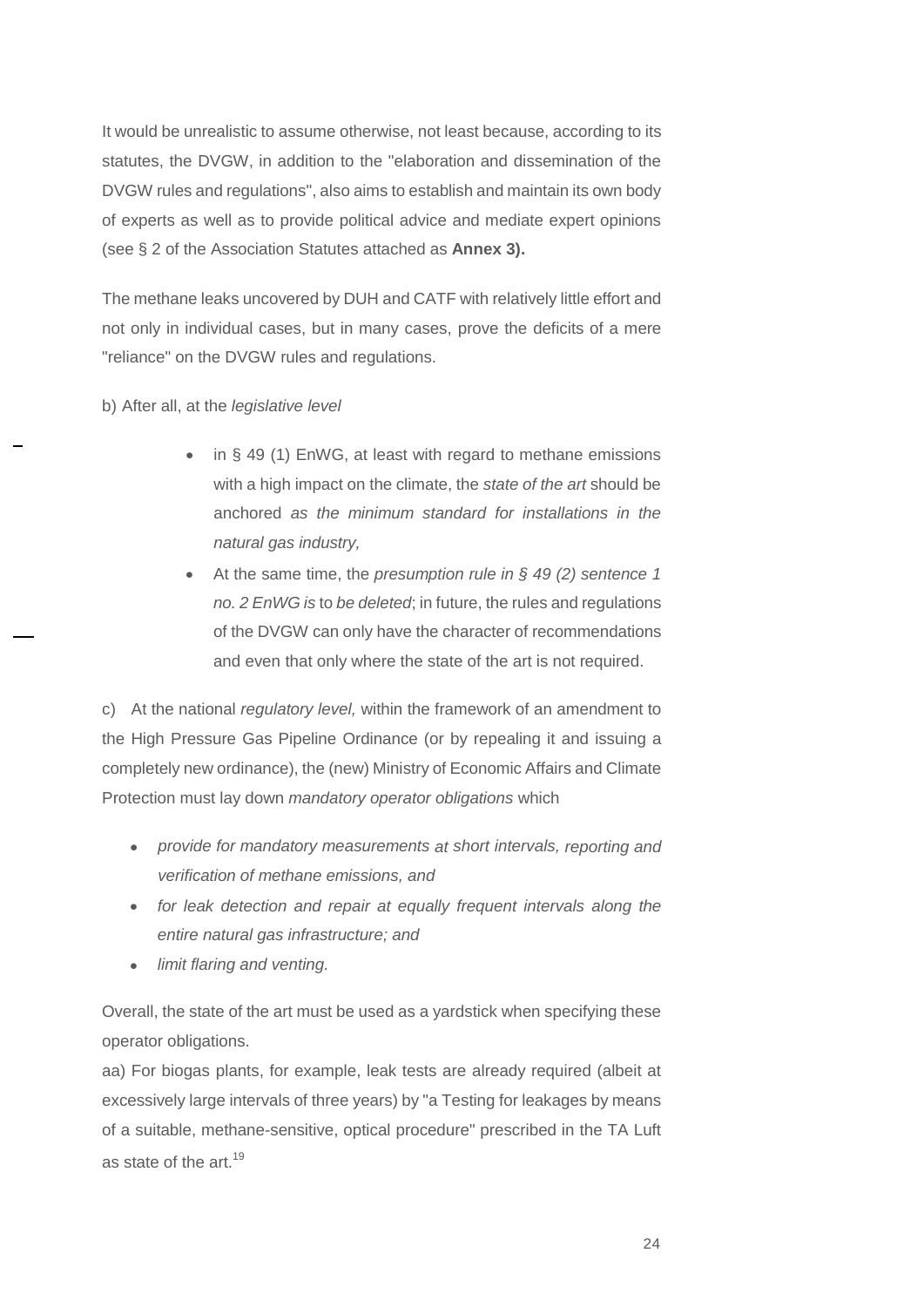bb) In addition, the European Commission's current proposal for an EU regulation *"on methane emissions reduction in the energy sector"* already provides a "working aid" for the German legislator (and conversely, the DUH and CATF study results and the described official handling of these results emphatically confirm the need for a binding set of regulations, as the European Commission is now proposing):

In concrete terms, the European Commission's proposal places responsibility on the competent public authorities in the Member States and provides for binding rules with regard to

> "*accurate measurement, reporting and verification of methane emissions in the energy sector in the Union, as well as the abatement of those emissions, including through leak detection and repair surveys and restrictions on venting and flaring"* (cf. Art. 1 of the proposed Regulation).

Articles 4 et seq. of the proposed Regulation contain provisions for independent verifications. Article 12 regulates the measurement of methane emissions, both at source level and at site level.

Article 14 is entitled *"Leak detection and repair"* and thus specifically concerns the issues presented in this report. According to this, the operators of installations in the natural gas industry shall be required to draw up detection and repair programmes on the basis of the guidelines set out in Annex I of the

<sup>&</sup>lt;sup>19</sup> Cf. TA Luft on No. 5.4.1.15. (Technical Instructions on Air Quality Control)